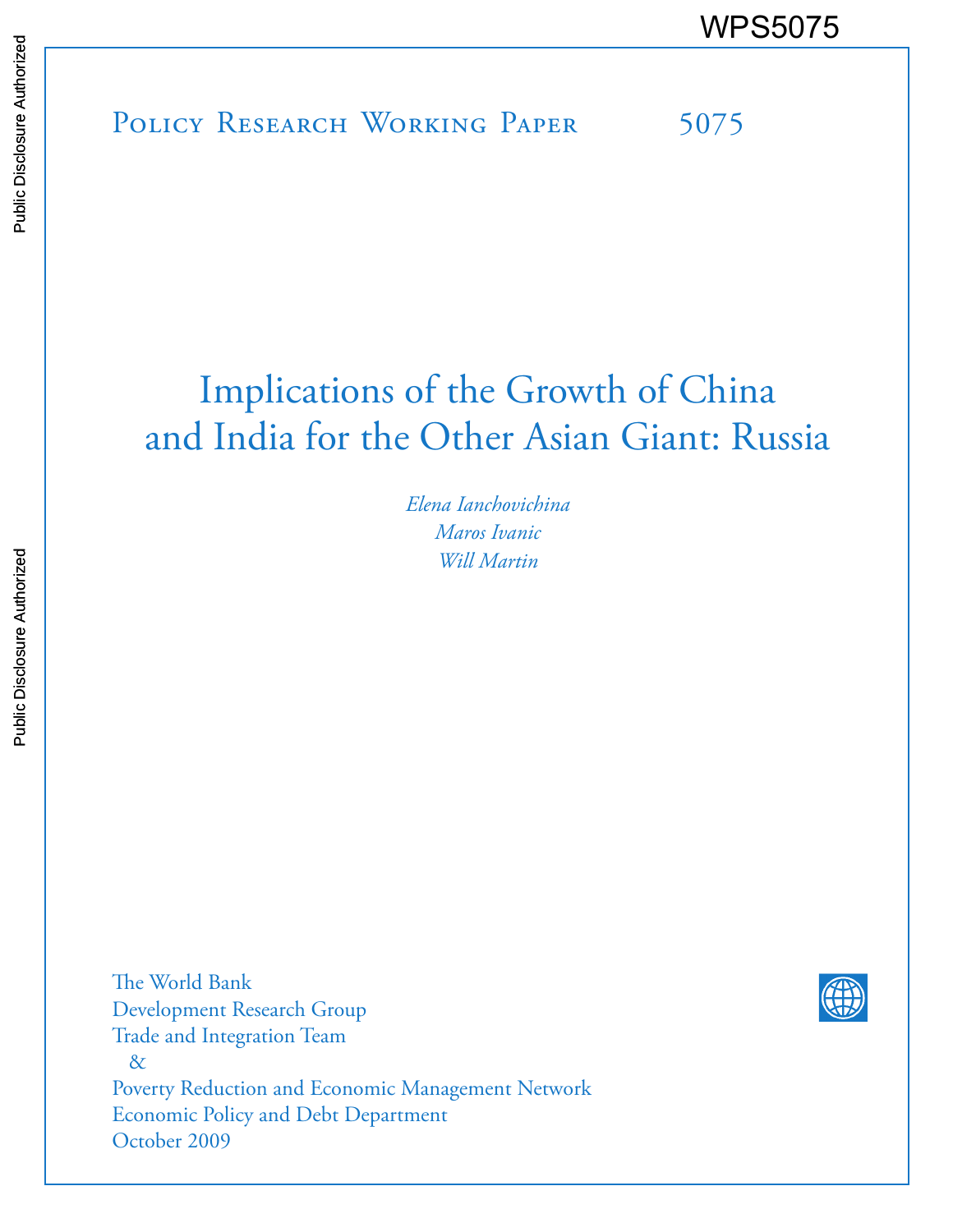#### POLICY RESEARCH WORKING PAPER 5075

## **Abstract**

Continuing rapid growth of China and India can be expected to raise incomes in Russia, but also to put adjustment pressure on Russian firms. The impacts of the rapid growth of China and India on the Russian economy are explored by examining a baseline projection using a global general equilibrium model, and then assessing the implications of higher-than-expected growth in China and India. The authors find that a major source of benefits to Russia is likely to be termsof-trade improvements associated with higher energy prices—a quite different channel of effect from that

for many developing countries that benefit primarily through expanded opportunities to trade directly with these emerging giants. Taking into account the likely improvements in the quality and variety of exports from China and India, the gains to Russia increase substantially. The expansion of the energy sector and the contraction of manufacturing and services are a sign of a Dutch disease effect that will increase the importance of policies to encourage adaptation to the changing world environment.

This paper—a product of the Trade and Integration Team, Development Research Group; and the Economic Policy and Debt Department, Poverty Reduction and Economic Management Network,—is part of a larger effort to analyze the implications of the growth of China and India for developing countries. Policy Research Working Papers are also posted on the Web at http://econ.worldbank.org. The authors may be contacted at wmartin1@worldbank.org or eianchovichina@ worldbank.org or mivanic@worldbank.org

*The Policy Research Working Paper Series disseminates the findings of work in progress to encourage the exchange of ideas about development*  issues. An objective of the series is to get the findings out quickly, even if the presentations are less than fully polished. The papers carry the *names of the authors and should be cited accordingly. The findings, interpretations, and conclusions expressed in this paper are entirely those of the authors. They do not necessarily represent the views of the International Bank for Reconstruction and Development/World Bank and its affiliated organizations, or those of the Executive Directors of the World Bank or the governments they represent.*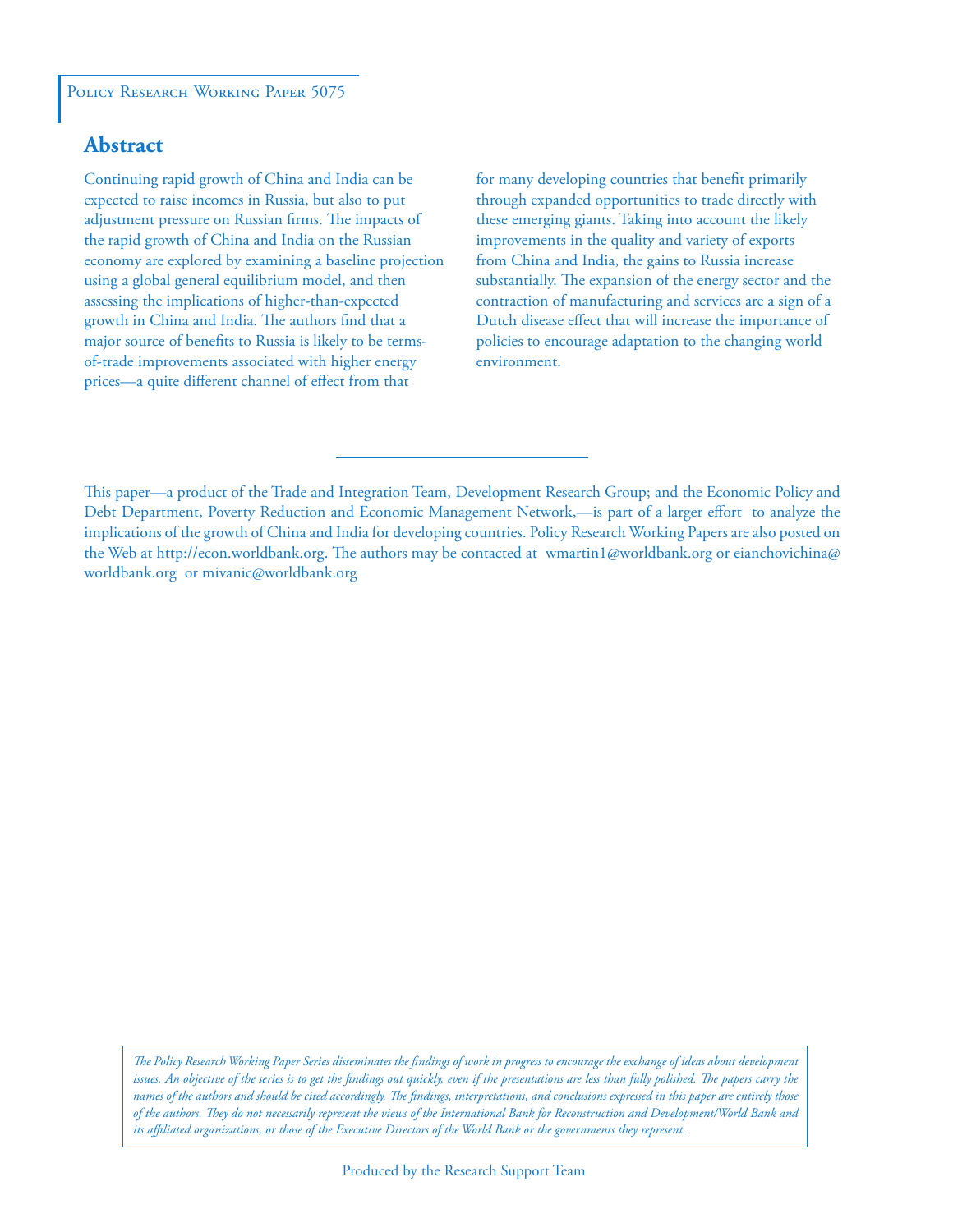## Implications of the Growth of China and India for the Other Asian Giant: Russia

Elena Ianchovichina, Maros Ivanic, and Will Martin

World Bank

*JEL: F11, F43, F47, O13* 

Keywords: export growth, China, India, Russia, Dutch disease, general equilibrium

Will Martin is Research Manager, Rural Development, Development Research Group, World Bank, 1818 H St. NW, Washington, DC 20433, Ph: 1-202-473-3853, Fax: 1-202-522-1159, Email: wmartin1@worldbank.org. Elena Ianchovichina is Senior Economist, Economic Policy and Debt Department, World Bank, 1818 H St. NW, Washington, DC 20433, Ph: 1-202-458-8910; Fax: 1-202-522-3740, Email: eianchovichina@worldbank.org. Maros Ivanic is Economist, Rural Development, Development Research Group, World Bank, 1818 H St. NW, Washington, DC 20433, Email: mivanic@worldbank. org.

 The findings, interpretations and conclusions expressed in this paper are entirely those of the authors and should not be attributed to the International Bank for Reconstruction and Development/World Bank and its affiliated organizations, or those of the Executive Directors of the World Bank or the governments they represent.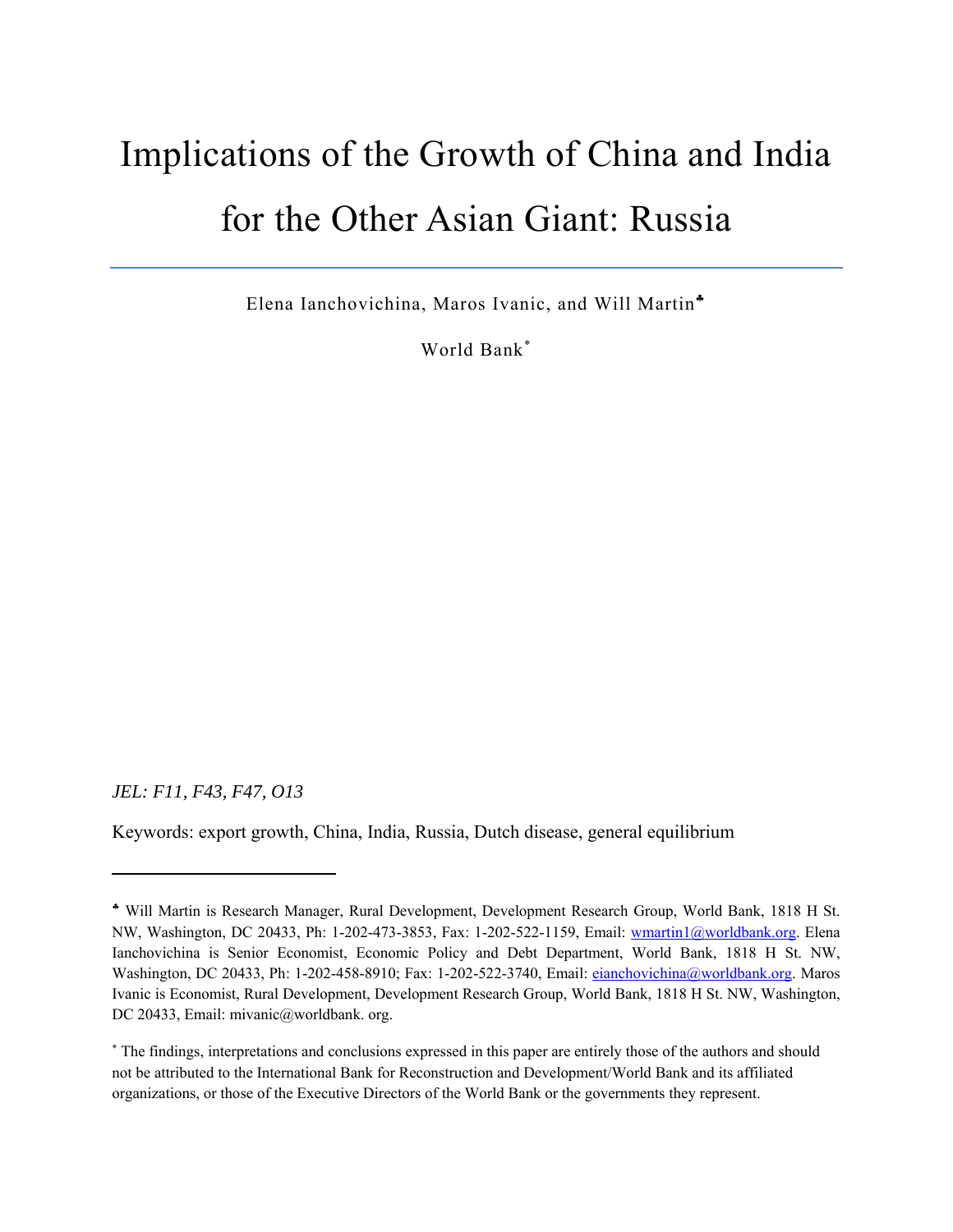# Implications of the Growth of China and India for the Other Asian Giant: Russia

## **Introduction**

Wilson and Purushothaman (2003) and many other recent studies have pointed to the rapid changes associated with the growth of today's major developing economies, including Brazil, Russia, India and China (the BRICs). Trade linkages, both direct and indirect, are transforming world trade, and particularly the trade of countries such as Russia, which has most of its territory in Asia and is actively involved in regional trade forums such as APEC (Asia-Pacific Economic Cooperation). Projected future growth of China and India also appears likely to have major impacts through increased demand for the natural resources that are of special importance to Russia.

Changes in trade are arguably the strongest and most direct channel through which the growth of China and India has affected other developing countries. China alone accounted for 7.2 percent of world exports in 2006—substantially more than her share of world GDP at market prices (estimated at 6.0 percent in 2007) and more than three times Russia's share of world exports in 2006. China's openness is high for a large economy, and it reflects partly the fact that as much as a third of the value of exports comes from imported inputs (Winters and Yusuf 2007). With annual growth at 15.1 percent over the period 1995 to 2004, China has been the second largest contributor after the US to world merchandise trade providing almost 9 percent of the increase in world exports, and 8 percent of the increase in world imports. While the turbulence associated with the current financial crisis seems likely to cause substantial fluctuations, the underlying trend rates of growth in the trade of China and India seem likely to remain strong.

In earlier work, we have examined the implications of the growth of China and India for other developing countries, and particularly the East Asian newly industrialized countries. This work (see Dimaranan, Ianchovichina and Martin 2007, 2009) highlighted the benefits to other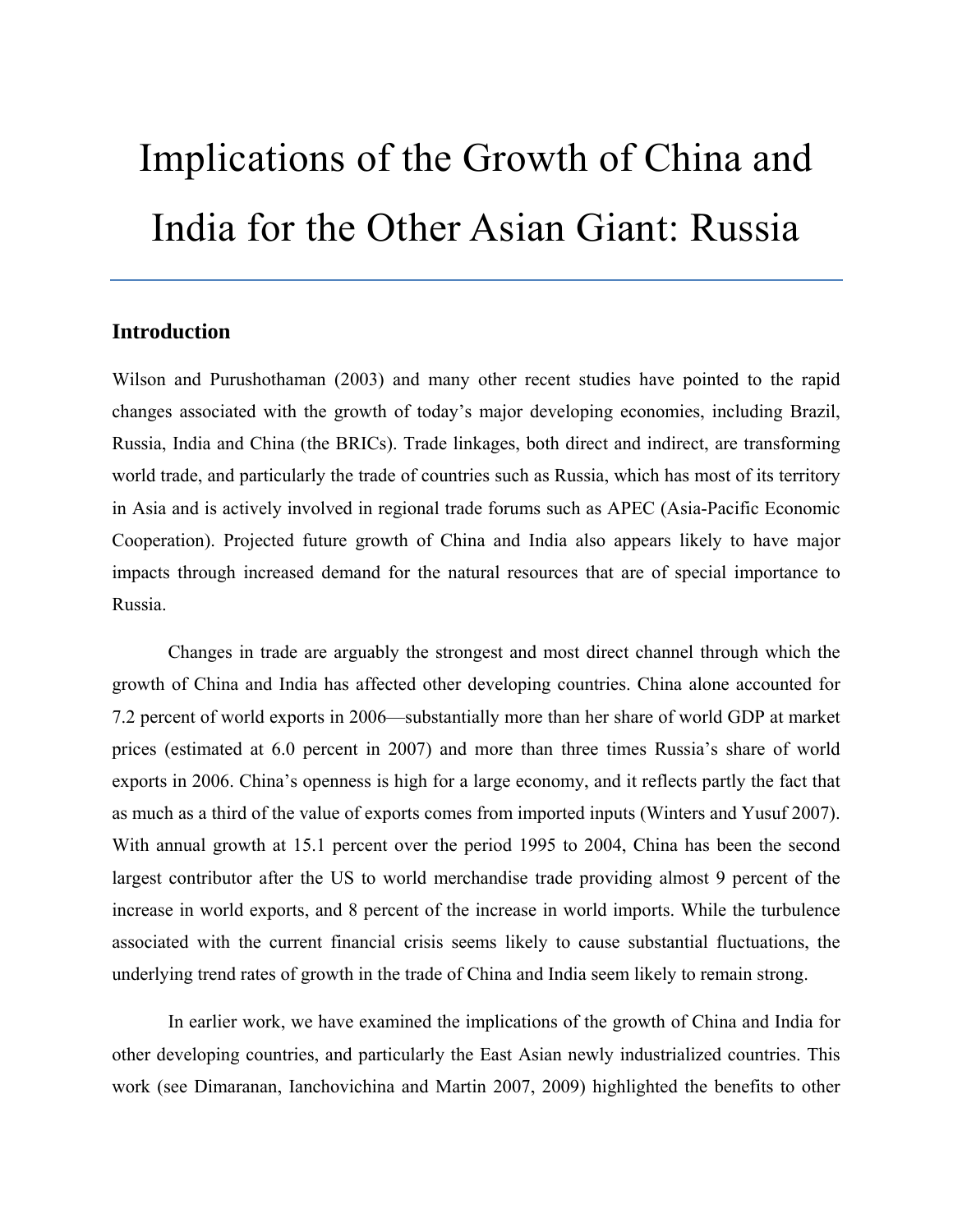developing countries from increases in their direct trade and the potentially adverse impacts of greater competition in third markets. Our work on Europe highlighted the benefits from direct trade, and some interesting interactions of changes on energy prices and domestic taxation policies for energy (Martin, Ianchovichina and Dimaranan 2008). In this paper, and in related work on the Middle East (Ianchovichina, Ivanic and Martin 2008), we pay more attention to impacts through changes in the prices of resources resulting from the growth of China and India.

The purpose of this paper is to analyze the trade implications of the growth of China and India for Russia. We begin by considering the nature of the key trade linkages between Russia, China and India, and review the available literature on the nature and magnitude of these effects. Then, we consider a baseline to 2020 showing the nature of the changes in a world economy heavily influenced by the higher growth rates of large developing countries. Finally, we present simulation results showing the implications of higher growth in China and India for Russia and offer concluding remarks.

### **What the Literature Tells Us**

If we hold policy settings constant in the world, the trade impacts of growth in China and India on Russia can usefully be divided into four channels: (i) opportunities for Russia to export to China and India; (ii) opportunities for Russia to import from China and India; (iii) third-market export competition from China and India; and (iv) indirect trade impacts.

The first two of these interactions unambiguously involve gains to countries trading with China and India, although the first is typically seen politically, as well as economically, as a gain, while the second is frequently seen politically as a loss. The third interaction invariably involves a loss to countries competing with China and India in third markets, and it is frequently the subject of a great deal of attention and angst. The fourth of these interactions is fundamentally ambiguous in sign. If increased imports by China and India raise the prices of goods that are also imported (exported) by Russia, then the effect can be adverse (favorable). As an example, Russia could expect to gain from increases in the demand for oil in China and India, even if that oil is supplied by the Middle East or Africa. Each of these channels of effect is discussed further below.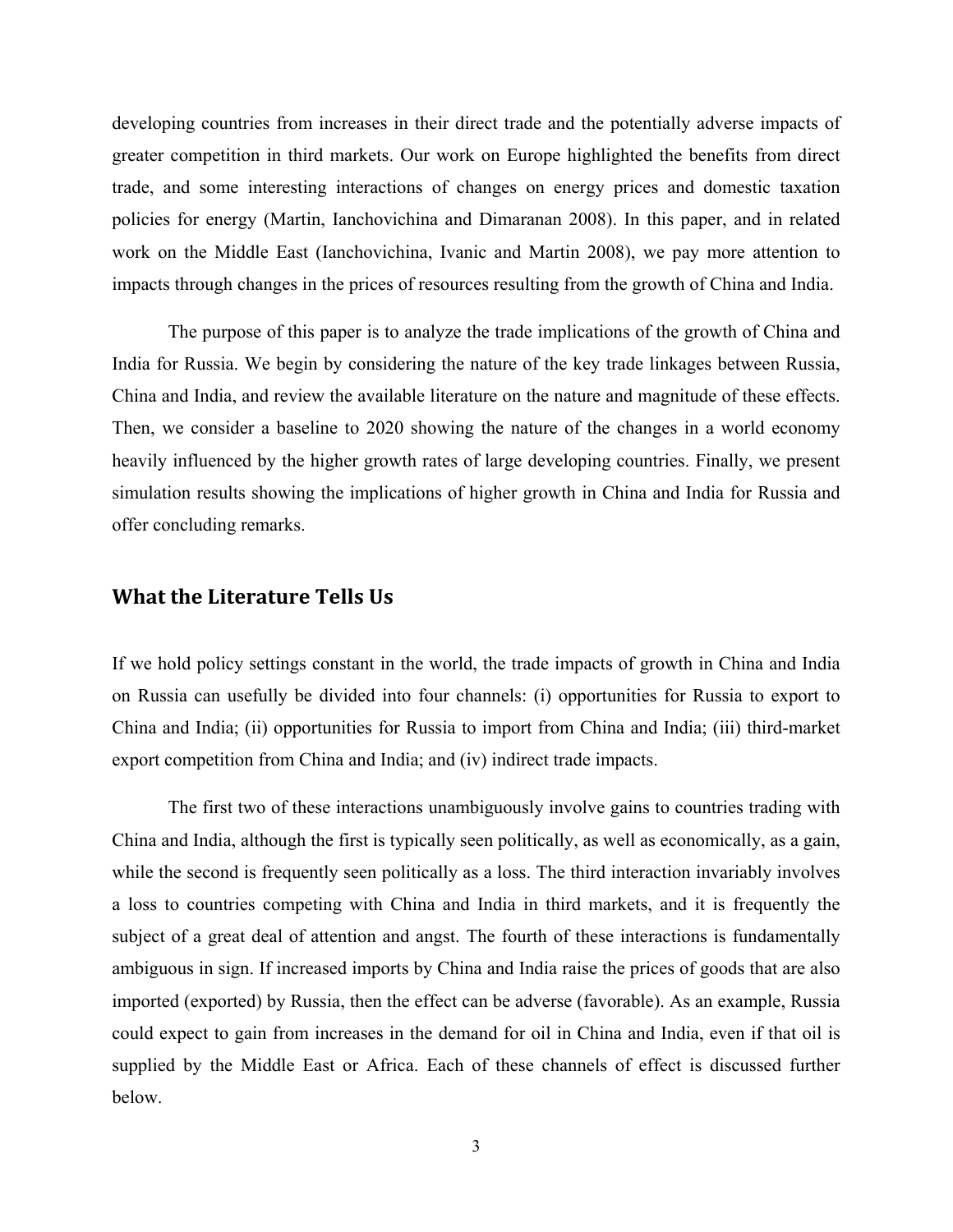#### **Opportunities to export to China and India**

The opportunities to export to China and India are expanding extremely rapidly. China in particular has become an important destination for exports of other countries' primary products. In metals and coal, China ranks first, with shares of 15 to 33 percent of world consumption; in energy China ranks second or third after the USA (Streifel 2006). India and China are important consumers of agricultural commodities with India leading the world in consumption of sugar and tea, while China in consumption of wheat, rice, palm oil, cotton and rubber. Even more striking is the rate at which China has increased imports of primary products in recent years. According to Streifel (2006), soybean consumption has been growing by around 15 percent a year, and soy and palm oil consumption by 20 percent and 25 percent, respectively.

Since 1995 China has accounted for nearly 40 percent of global growth in imports of fuels and minerals. Most of this increase represents a net increase in demand as millions of Chinese consumers, and more recently Indian consumers, have grown richer, and increased their consumption of resource-intensive goods. As pointed out by Shalizi (2007), changes in the energy intensity of growing economies can have a large impact on the demand for energy.

#### **Opportunities to import from China and India**

The growth of China and India has created enormous opportunities for their trading partners to benefit economically from cheaper and higher-quality imports. While this is frequently seen purely as a political cost, it is a potentially very important source of economic gains. Amiti and Freund (2007) find that the prices of China's exports to the USA fell by 1.6 percent per year between 1997 and 2005. The growth of China's exports has been accompanied by technological upgrading. Devlin, Estevadeordal, and Rodríguez-Clare (2006) show how high-technology goods have partly displaced low-technology ones within the set of China's manufactured exports. This upgrading reflects both imports of more sophisticated products and local improvements in product quality (Branstetter and Lardy 2006).

The expansion of China and India's trade differs from the expansion of developing countries' exports considered in much of the traditional development literature that focused on the deterioration in the terms of trade associated with expanding exports of primary commodities. China and India's trade growth involves, for instance, two-way trade in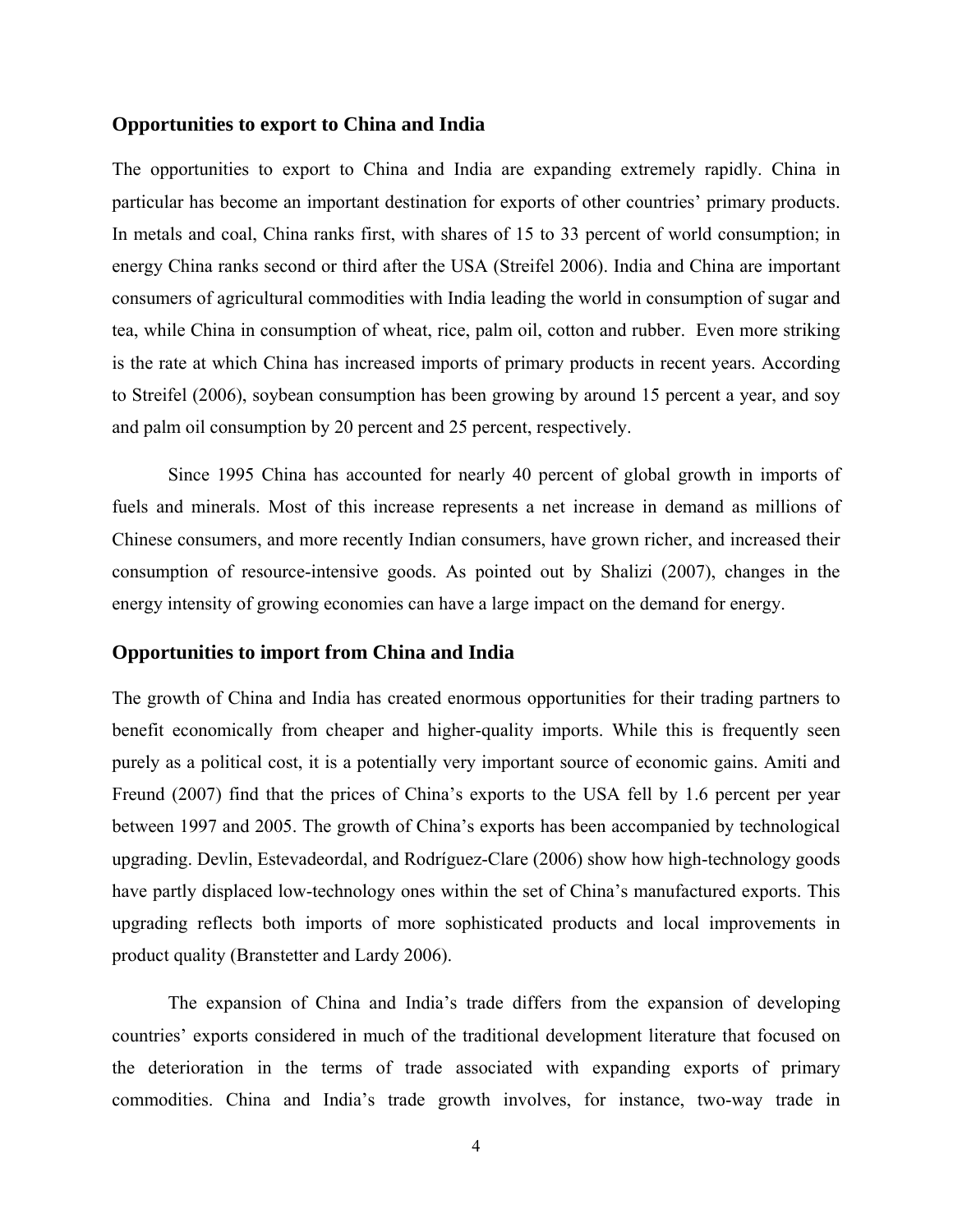manufactures and services, which make the recipient countries the beneficiaries of improvements in efficiency in their trading partners (Martin 1993). It also involves fragmentation and global production sharing, where part of the production process is undertaken in one economy, and subsequent stages are undertaken in another (Ando and Kimura 2003; Gaulier, Lemoine and Unal-Kesenci 2004). This makes participants in this process beneficiaries from, rather than victims of, improvements in the competitiveness of their partners. And new trade theory now recognizes that export expansion does not involve just increases in exports of the same products. Rapidly growing economies expand the range of products they export, improve product quality, and export to additional markets as their exports grow (Evenett and Venables 2002; Hummels and Klenow 2005).

In addition, the trade patterns of growing countries tend to be quite dynamic. A large part of the growth of exports from a growing economy tends to be from new products (Hummels and Klenow, 2005). Further, the quality of the goods exported tends to increase substantially as economies grow, increasing the benefit to both the exporting country and its trading partners as shown by Dimaranan, Ianchovichina and Martin (2007). Both of these developments generate direct benefits to the trading partners of the emerging economies. The benefit in the case of improved quality is very clear. Higher quality goods allow importers to meet their needs with a smaller quantity of the good, and/or to consume more in response to a lower effective price of the good. The benefit from the increase in the number of goods supplied by the emerging market generates a benefit to countries that value an increase in the variety of goods available to them a phenomenon frequently captured using formulations such as Dixit-Stiglitz preferences (see, for example, Hummels and Klenow, 2005).

Improvements in the quality of exported goods produced by an emerging market supplier increase the demand for these goods at any given price level, and hence tend to lead to increases in the actual unit prices received for imports from these suppliers. The result is an improvement in the terms of trade, and in the real incomes, of both the emerging exporter and the importer. How strong this increase is will depend upon the extent of the improvement in quality, on the increase in the number of varieties of products exported, and on the extent to which importers value increases in the variety of goods imported. If policy settings allow imported inputs to be used in partner countries, improvements in the variety and quality of imported inputs can be a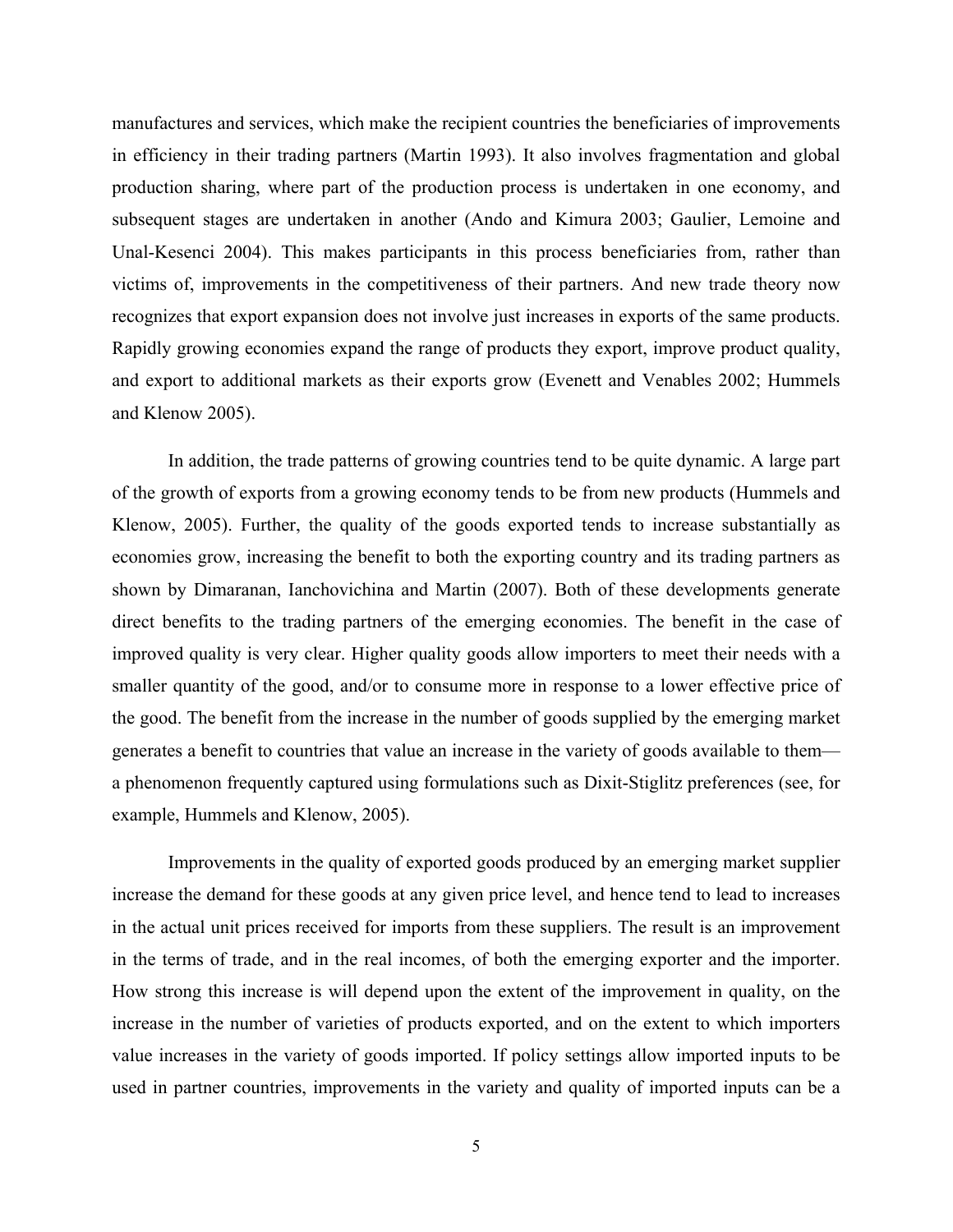particularly important source of dynamism in the manufacturing sector (Amiti and Konings 2007).

#### **Third-market competition**

To the extent that the trade interactions between China and India, and other countries involve third-market competition, the countries facing increased competition stand to lose. As found by Freund and Ozden (2008) and by Hanson and Robertson (2008), some industries in some countries can and will lose from increased competition from the two countries. A key question is which countries and which industries will face the most serious competition? And where will the largest opportunities be found?

Lederman, Olarreaga and Perry (2008) report that aggregate gains have been accompanied by pain as some industries, firms, and sub-regions have been negatively affected by the rapid growth of the two Asian economies. Some of their background studies found this to be the case, for example, in industrial and electrical machinery, electronics, furniture, textiles, and transport equipment, mainly in Mexico and to some extent in Central American countries. Most of the deterioration in the position of Latin American exports in third markets relative to China and India's has to do more with domestic supply-side conditions than with lower demand for products from Latin America due to increases in China and India's market shares.

However, as noted in Dimaranan, Ianchovichina and Martin (2008), the trade impacts of fast growing economies today are very different from those that have typically been analyzed when considering the impacts of growth in primary-producing developing countries. In the traditional literature on the "fallacy of composition," a rapidly-growing developing country was typically a supplier of a raw agricultural or mineral commodity produced by other developing countries. Although this literature was subsequently extended to take into account the rapid growth in exports of manufactures from developing countries, it continued to focus only on third-market export competition from developing countries, in which only negative impacts from the growth of other developing countries' exports are feasible. If, for instance, Vietnam or Indonesia should grow by expanding exports of coffee or cocoa (or socks), then the traditional exporters of these goods could expect to lose from increased competition in third markets. The only research question is how large these effects might be.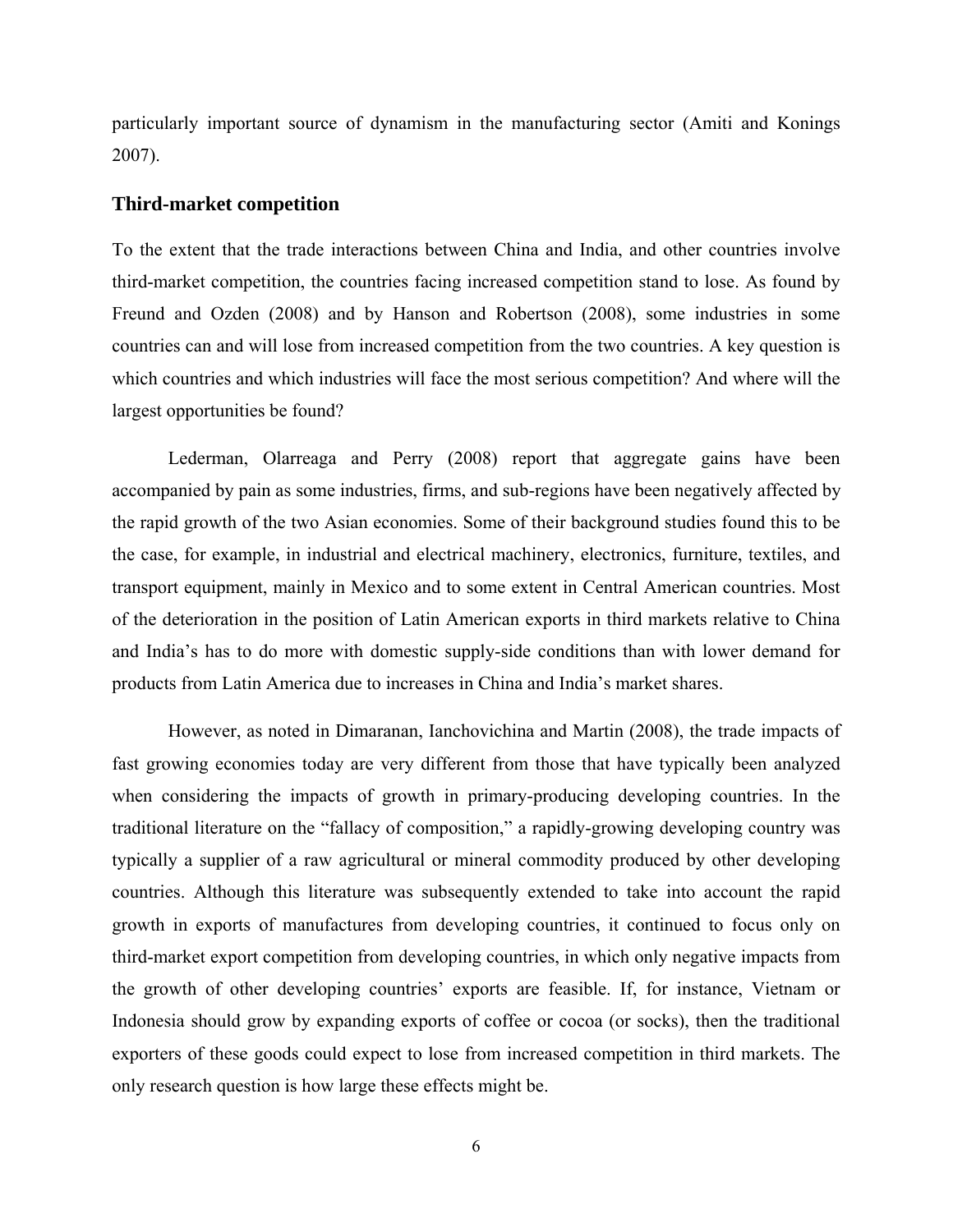The answer to this question in the case of Russia depends a great deal on the extent to which China and India's patterns of exports overlap with each other and with Russia's. As shown in Dimaranan, Ianchovichina and Martin (2007), the export patterns of China and India have been quite different, with India relying much more heavily than China on exports of services. Even within merchandise trade, their export patterns have been radically different at the six-digit level of the Harmonized System, with only one product—refined petroleum—appearing on the two countries' top-25 list of products, which accounted for 58.4 percent of India's merchandise exports and 38.4 percent of China's in  $2004$ .<sup>1</sup> Neither has an export composition anything like that of Russia. This difference in export patterns reduces the risk of a collision in which the prices of exports by China, India, Russia and other developing countries are all simultaneously depressed.

Complicating factor in the analysis is the fact that, while both China and India are more labor-abundant than developed economies, relative factor endowments and income levels vary substantially across regions within China and India. Many of China's coastal areas are in a different income-level category than the much more labor-abundant inland provinces. This heterogeneity can influence the range of goods produced and exported by China, and therefore it helps explain the disproportionate similarity of China's export bundle with those of the developed countries (Schott, 2007). India's large number of skilled workers also implies that there may be a lot more competition between India and developed economies than suggested by its relative endowment shares.

Although China and India's merchandise exports are dominated by manufactures (World Bank 2003), the composition of these manufactures and the approach to their production differ considerably. While their shares of manufactured intermediate inputs in non-fuel imports in 2004 were very similar, their shares of imports of parts and components differed sharply as might be expected given China's much greater role in global production sharing. In 2004, imports of parts

 $<sup>1</sup>$  A notable feature of China's list is the prominence of computer and electronic equipment products under Chapters</sup> 84 and 85. These two chapters, which also include non-electronic equipment, alone accounted for almost 42 percent of China's exports in 2004, up from 16 percent in 1994. In India, three HS products under Chapter 71 (diamonds and jewelry) and refined petroleum under Chapter 27 likewise accounted for 28 percent of total exports.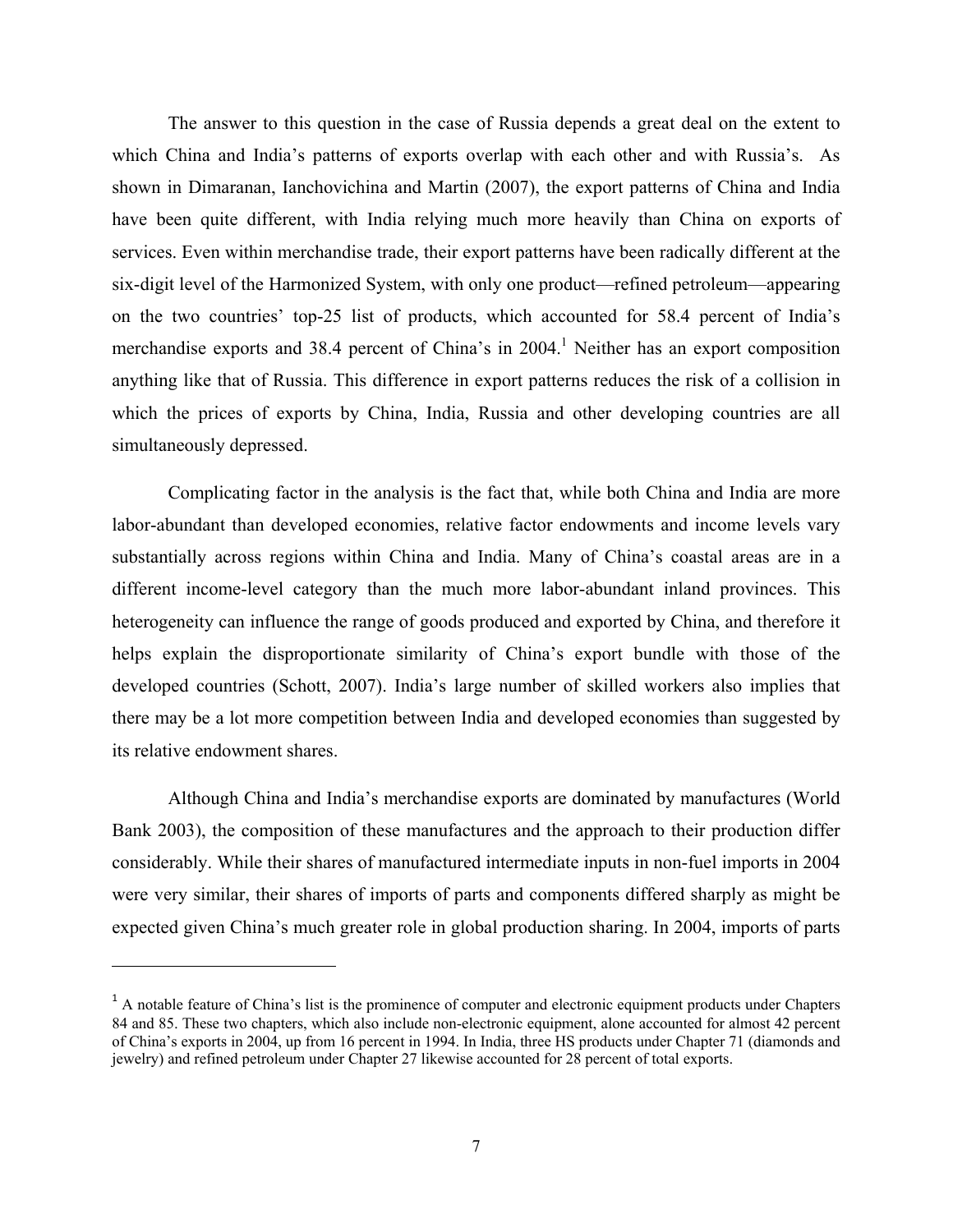and components accounted for 31 percent of China's merchandise imports, as against only 12 percent in India.

On the export side, the two countries also differ substantially in the importance of final goods in their exports (Dimaranan, Ianchovichina and Martin 2007). China has relied primarily on exports of final manufactured products, frequently as part of an East Asian production sharing network. In 2004, 61 percent of China's non-fuel exports were classified as final goods, compared to 40 percent of India's. Within manufactures, China has relied heavily on exports of finished goods, while India has focused much more on exports of intermediate inputs. India's exports are mostly comprised of capital- and skill-intensive goods, while China has emphasized exports of labor-intensive goods—although these are increasingly sophisticated (Rodrik 2006).

India's share of commercial services in total goods and services exports has been much higher than China's, not just since the rapid expansion of exports of computing services around 2000, but for the entire period since 1992 during which comparable estimates are available. The share of services in India's exports, at around 20 percent, began over twice as high as China's. This share declined in India until the late 1990s, when it again started to rise sharply. Since 2000, services have accounted for over a quarter of India's exports, while have declined to under 10 percent of total Chinese exports although China's exports of services have been growing rapidly in absolute terms. However, both countries still have relatively small world shares (1.8 percent and 2.8 percent of world services exports, respectively) and services trade alone is unlikely to transform India's economic performance (Winters and Yusuf 2007).

Finally, China's export growth has been accompanied by tremendous growth in product variety. While China was present in 9 percent of all manufacturing product categories in 1972, it was present in 70 percent of categories by 2001 (Schott 2007). This growth at the extensive margin is an important factor, which we take into account when evaluating the implications of rapid growth in China and India on the rest of the world.

An important concern for Russia and other countries will be the extent to which the giants, especially China, move up market into their "product space." India and China have demonstrated their ability to upgrade their performance in specific sectors. This issue is explored by Dimaranan, Ianchovichina and Martin (2007) by examining the potential implications of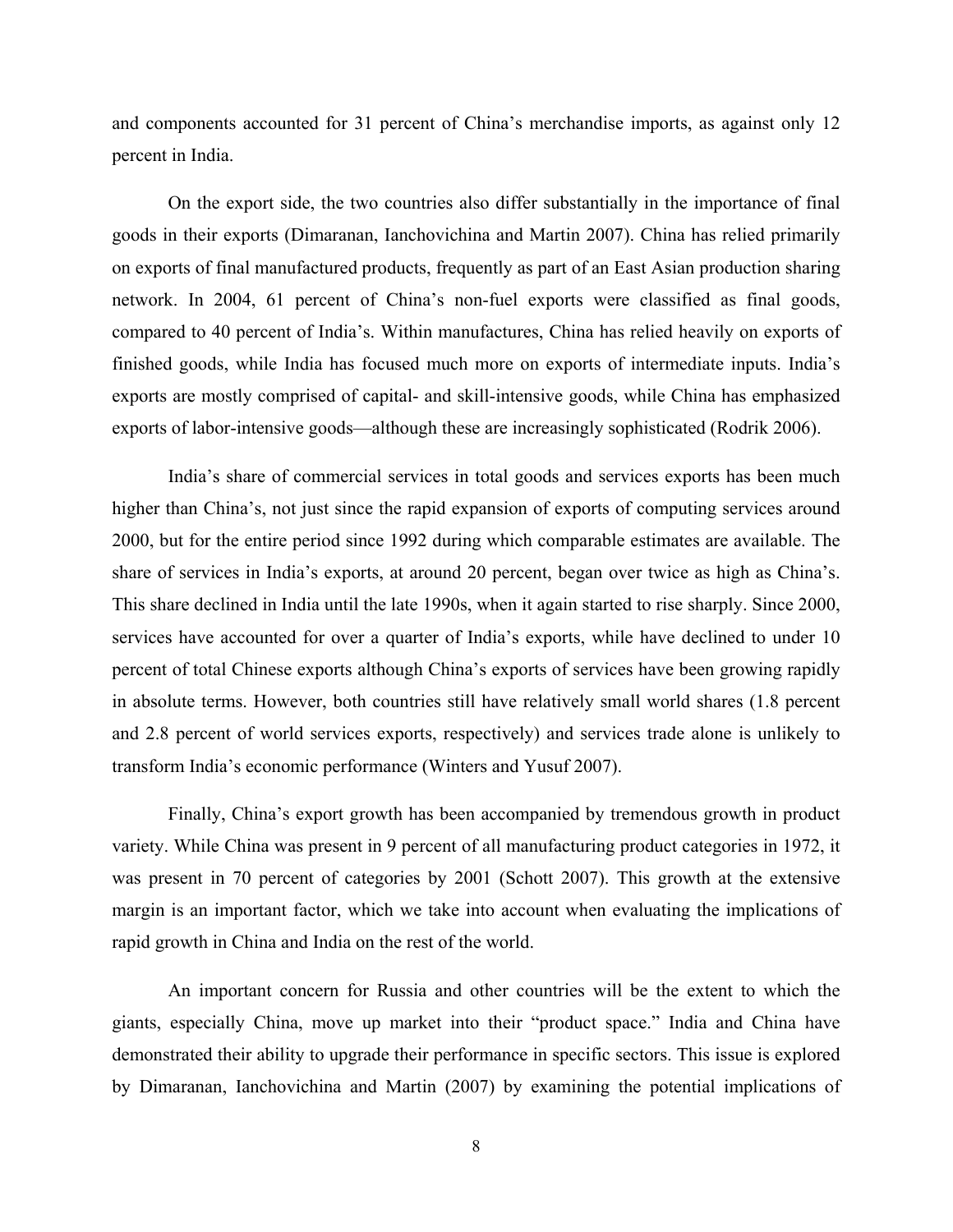different types of growth in China and India. They find that adjustment pressures in particular sectors are likely to be much greater if growth is driven by biased technical change in highgrowth sectors in China and India than if it is driven by broad-based and relatively neutral technical change.

#### **Indirect trade impacts**

The rapid growth of imports and exports by China and India is likely to change the prices of many goods of interest to Russia, even if these goods are not traded directly. The sign of these effects is ambiguous, because it depends on the relationship between the mix of these products and those exported and imported by Russia. Particular areas where price changes seem likely are in agricultural commodities and natural resources, and particularly energy products (see Dimaranan, Ianchovichina and Martin, 2007). The relationship between the growth of output in emerging countries and the prices of these goods is likely to be different from that of manufactures and services.

For manufactures and services, we would expect a decline in prices relative to factor prices (in actual, rather than effective, prices). Productivity growth, or more efficient use of factors, in the emerging economies is raising their output, and hence putting downward pressure on the prices of manufactures and services. Energy and mineral products are different in that their supply is constrained by a fixed factor, energy resources. As incomes rise, the demand for energy grows strongly, and this tends to push up the price of energy products relative to factor prices. In our experiment, this effect is muted, but not completely offset, by the increase in the productivity of energy production itself assumed in the analysis.

For agricultural goods, there are several competing influences on prices. The first is the technological-change effect described above for manufactures and services, which tends to lower prices. A second is the presence of a fixed factor, land, in agricultural production, which tends to raise prices because world income demand for these goods has risen, just as in the case of energy products. A third factor is the well-known Engel effect—that demand for agricultural products, and particularly basic foods, tends to rise more slowly than income. A fourth factor that can be important in influencing agricultural prices is the Rybczynski effect—if growth is associated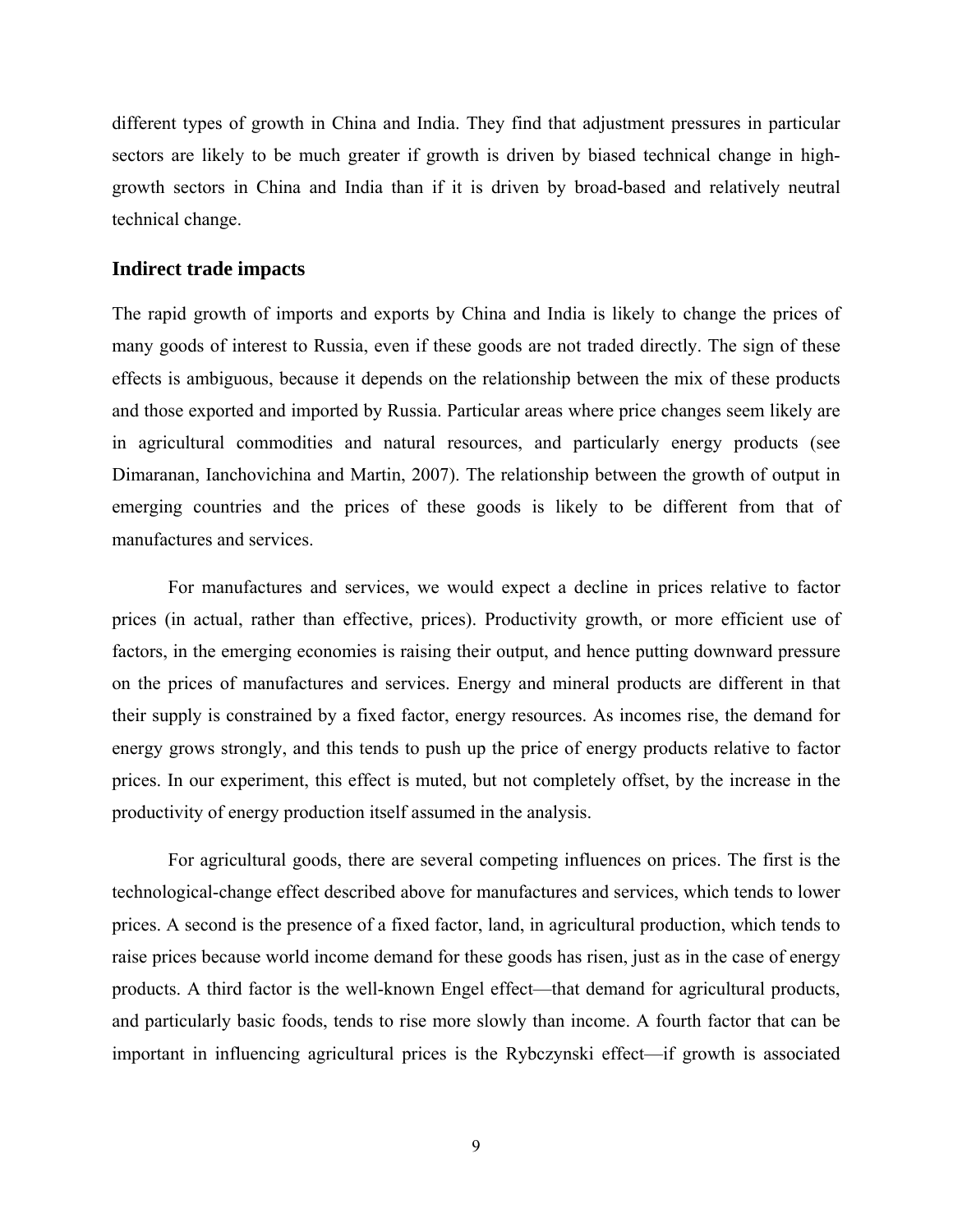with increases in the capital-labor ratio, it will tend to reduce agricultural output and raise agricultural prices.

Dimaranan, Ianchovichina and Martin (2007) find that higher growth in the giants implies increases in output of farm and forestry products in other countries and in output of energy, mineral and other resource-based products in countries endowed with natural resources. As China and India achieve major gains in their market shares in manufacturing, most other countries experience declines in manufacturing output relative to base, especially in clothing and electronics, which are sensitive to increased competition from the labor-intensive giants. Therefore, even if the two countries' success is generally good news for other economies, there are adjustment costs that will be borne by different stakeholders within those countries.

## **Methodology and Simulation Design**

We use a modified version of the standard GTAP model (Hertel 1997) to analyze the consequences of higher growth in China and India on Russia. The model includes the explicit treatment of international trade and transport margins, a "global" bank designed to mediate between world savings and investment, and a relatively sophisticated consumer demand system designed to capture differential price and income responsiveness across countries. Product differentiation between imported and domestic goods and among imports from different regions allow for two-way trade in each product category, depending on the ease of substitution between products from different regions.<sup>2</sup> Factor inputs of land, capital, skilled and unskilled labor, and in some sectors a natural resource factor, are also included in the model, which emphasizes the constraints imposed on economies by their overall resource endowments, and takes into account the role of intersectoral factor mobility and overall resource constraints in determining sectoral output supply.

We modified the constant returns to scale version of the GTAP model to incorporate China's duty exemptions—which have been a key reason for the rapid integration of China into

<sup>&</sup>lt;sup>2</sup> Imported and domestic intermediates are imperfect substitutes following the Armington structure.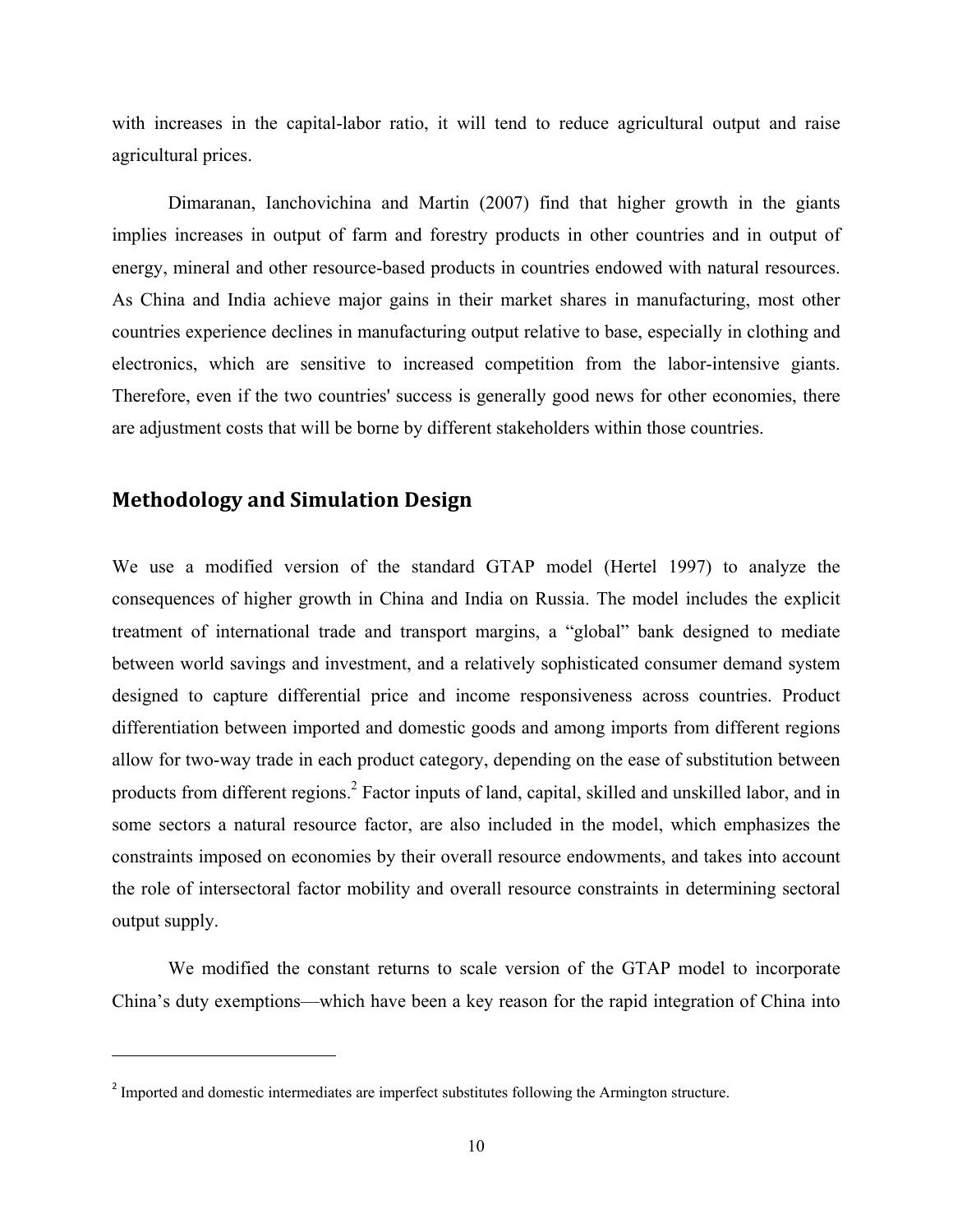global production networks—and to allow for much deeper integration by India into global production sharing than has been the case in the past.<sup>3</sup> Duty exemptions were incorporated in the GTAP model and data base following the methodology developed by Ianchovichina (2004). This duty exemption model allows for two separate activities in each industry – production of exports and production for the domestic market. Production of exports is represented as an activity for which imported intermediate inputs are available duty-free. Production for the domestic market uses the same technology as the production for exports, but requires payment of duties on intermediate inputs. Ianchovichina (2004) shows that failure to account for duty exemptions will introduce bias in trade liberalization outcomes in countries using such export processing systems.

The 57 sectors of the GTAP 7 (pre-release 4) database were aggregated into 26 sectors based on their importance in China, India and Russia. Because the 106 regions in this database would provide too much unnecessary detail and slow down our calculations, we aggregated most regions into 11 regional aggregate groups and 14 separate countries of interest—including Russia, China, India and a number of countries in the Asian region.

To examine the implications of more rapid growth in China and India on Russia, we needed first to take account of some of the major reforms that are transforming India's trade structure, in particular liberalization of non-agricultural tariffs, the introduction of free-trade zones where imported intermediate inputs used in the production of exports are exempt from import tariffs, and improvements in infrastructure needed to support trade. Then, to provide a benchmark against which the effects of higher growth rates of output might be assessed, we undertake a baseline projection to 2020 (See Table 1). This baseline allows us to take account of the much higher expected rates of growth in many developing countries, including China and India, than in the mature industrial economies, and a consequent greater impact of future changes in outcomes in developing countries.

We examine the implications of higher-than-projected growth in India and China in order to assess the direct implications of growth in China and India on Russia. We assumed that growth rates in China and India were 2 percentage points per year higher than under the baseline.

<sup>&</sup>lt;sup>3</sup> This was done assuming large-scale liberalization of the non-agricultural sector in India and the introduction of an effective system of duty exemptions for inputs used in the production of exports in India.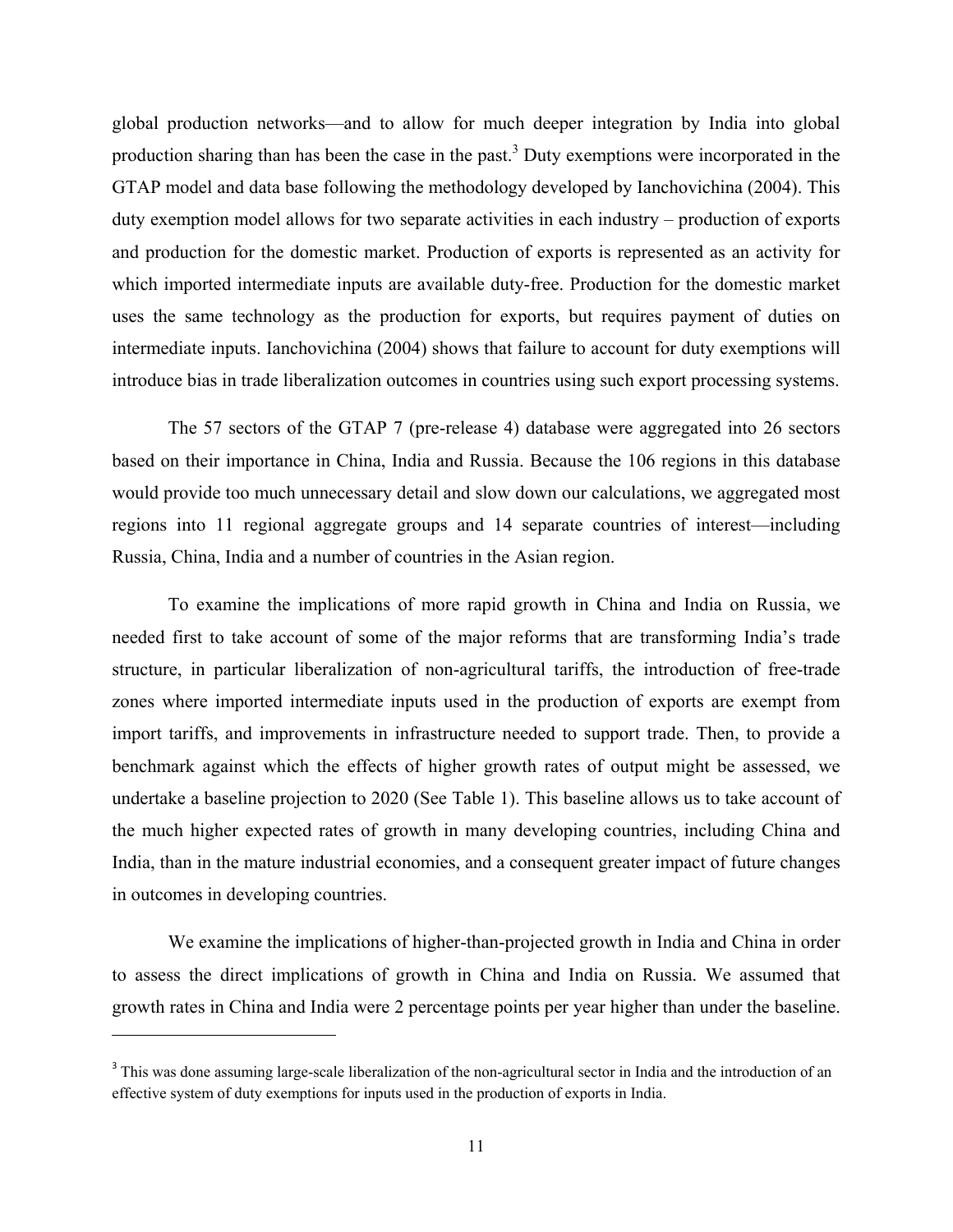For comparability with Dimaranan, Ianchovichina and Martin (2007), we considered accelerated growth over a fifteen year baseline which resulted in output levels 34.6 percent higher in each region than under the baseline scenario. Consistent with Kaldor's (1957) stylized facts of economic growth, we also increased the stock of human and physical capital in line with the overall output increase in these two growing economies.

Recent empirical evidence (see, in particular Hummels and Klenow , 2005) suggests that economic growth of the type considered increases both the quality and the variety of the goods exported by the growing economy. Building on Hummels and Klenow (2005), the quality of goods exported is represented using a variable,  $\lambda$ , which determines the number of effective units of a good obtained from each actual, physical unit of that good. It has a counterpart in the popular iceberg specification for international transport costs, but is much more general in allowing the additional units of effective output to arise from a wider range of sources than changes in transport costs. Where purchasers have utility or demand functions that value gains in variety, the effective prices of goods decline as the variety of goods supplied increases.

The macroeconomic closure of the simulation model assumes a constant level of employment, perfect mobility of skilled and unskilled labor between sectors but none between regions. Because we look at long-run trends, we have doubled the elasticity of substitution between imported goods from different sources and between composite imported and domestic goods from the values used in the given GTAP database. In all simulations the trade balances as shares of GDP were fixed for China and India to avoid potentially important changes in welfare resulting from changes in financial inflows from abroad when growth rates in these countries change substantially.

#### **Results**

#### **Impact of global growth 2005-2020**

According to the widely-used projections for the growth in GDP, labor force, capital and population presented in Table 1, the most rapidly growing regions are expected to be the countries of South East Asia—China, Malaysia, India, Vietnam and Indonesia—all growing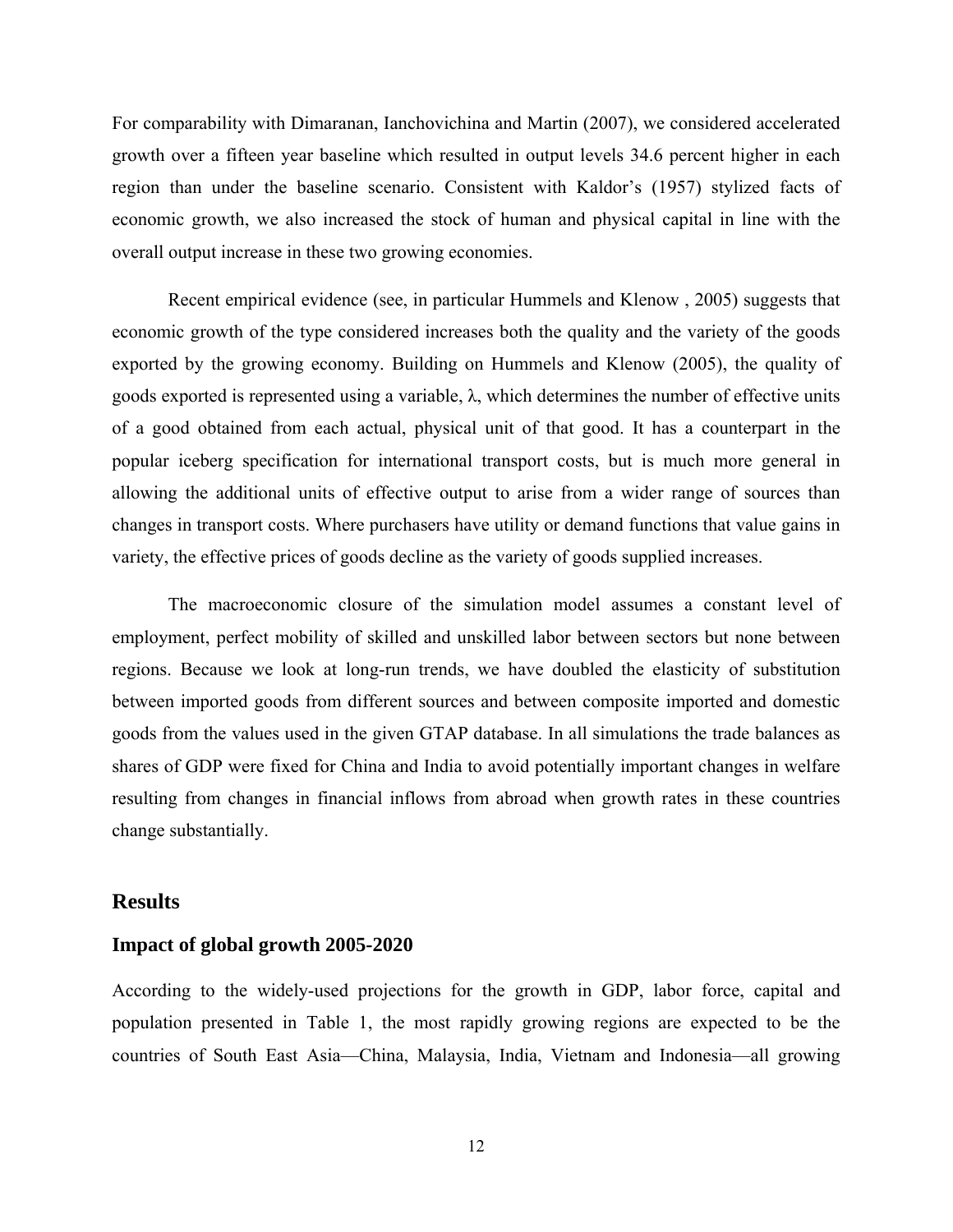above 5 percent per year in the period between 2005 and 2020. These projections involve a lower growth rate for Russia over the entire period of 3.1 percent per year.

Tables 2 and 3 show some key effects of global growth in the 2005-2020 baseline period for the world and for Russia, respectively. The first two sets of columns in the two tables show industries' base output shares and growth rates in the world and Russia. The numbers suggest that for most products the expansion in Russia is more modest than that in the world markets except for energy, vehicles, communication and other services. When we take into account the shares of output, we may also calculate the contribution of each sector's growth to the total growth. Most of world growth, about 33 percent, is attributed to growth in services other than trade, transportation and communication services, followed by trade and transportation services (16 percent), and communication services (13 percent). In Russia, services other than trade, transportation and communication services are even more important, contributing 41 percent to aggregate growth, followed by trade and transportation sector (14 percent) and energy (12 percent). The fact that energy contributes much larger share to aggregate growth in Russia than in the world economy (just 2 percent) underscores the importance of developments affecting this sector for Russia's growth outlook.

The differences between Russia and the global economy become even more striking when we compare their patterns of exports. While half of world export growth can be attributed to four sectors including machinery (15 percent) and electronics (15 percent), vehicles (10 percent) and chemicals (11 percent), most of Russia's export growth (70 percent) is accounted for by energy exports (52 percent) and metals (17 percent). This result highlights the much lower degree of export diversification in Russia compared to the rest of the world.

We also look at the last columns of Tables 2 and 3 showing the changes in export prices for the world as a whole and for Russia. The patterns for the two are very similar. Energy prices experience the greatest increase as the supply of energy products is constrained by a fixed factor, energy resources, although energy output can be augmented by applying additional capital and labor. As incomes rise, the demand for energy grows strongly, and this tends to push up the price of energy products relative to factor prices. In our experiment, this effect is muted, but not completely offset, by the increase in the productivity of energy production itself assumed in the analysis.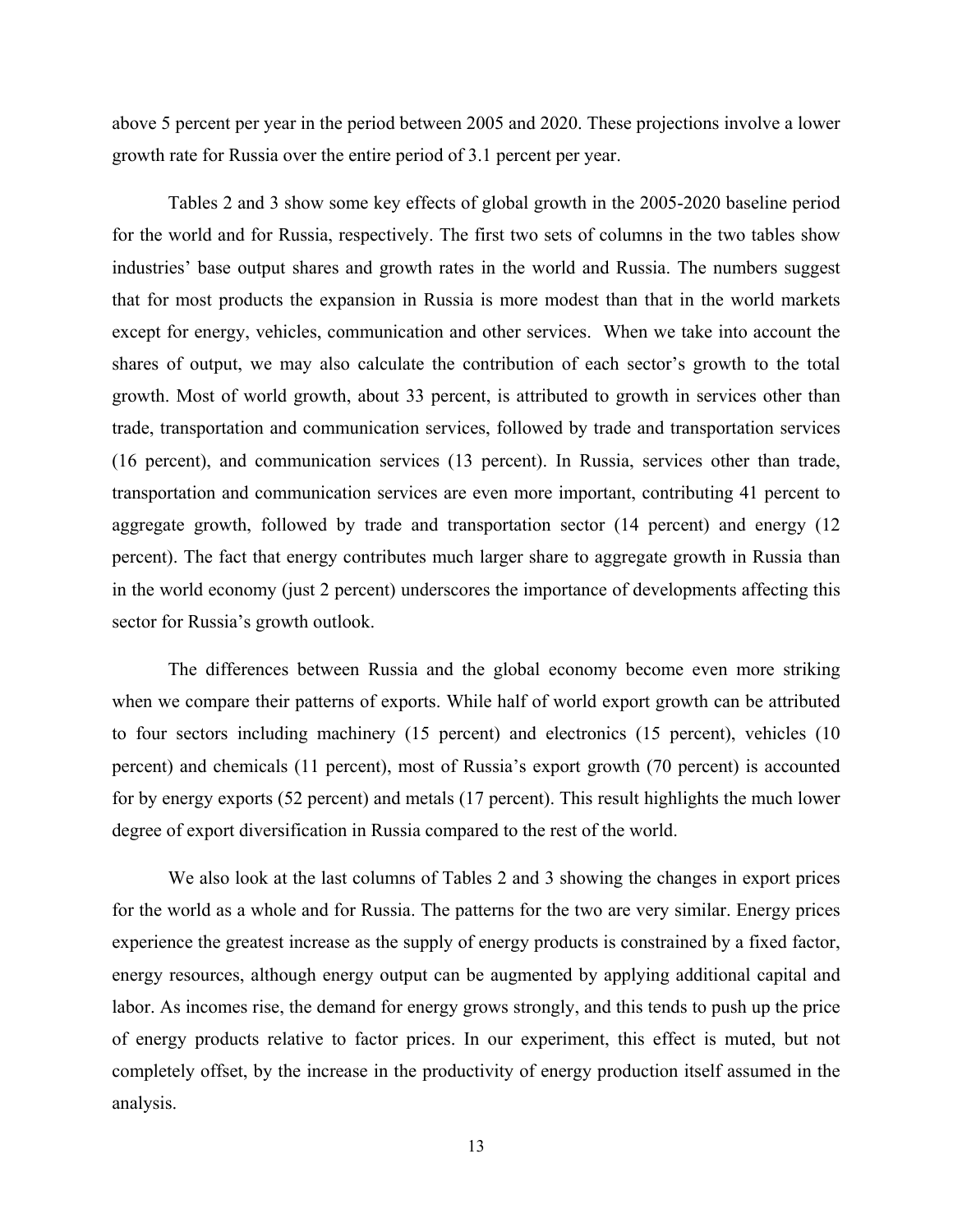For manufactures and services, we would expect a decline in prices relative to the composite price of factors<sup>4</sup> (in actual, rather than effective, prices). World output has increased for any given level of factor use, and the price of the augmented factors used in production of manufactures has risen relative to the price of commodities.

For agricultural products the results are mixed, with prices of some products in world markets—namely wheat, vegetables and fruits, plant-based fibers and other crops—rising slightly, while prices of other agricultural product decline to varying degrees. These results quantify the importance of different factors influencing prices in the long run for Russia and the world economy. These include technical change, the presence of an important fixed factor (land), and the Engel and Rybczynski effects discussed in the previous section.

### **Impacts of additional growth of China and India**

While the results from the baseline scenario are interesting, they do not allow us to tell how much of the changes observed in the baseline are due to the extraordinary performance of the Chinese and Indian economies. To gain some insight into this, we consider the impact of additional growth of 2 percentage points per year in China and India. The higher growth performance might be thought of as resulting from higher-than-projected performance beyond the baseline outcome and, hence, allowing us to assess the implications of higher growth. Alternatively, given the near-linearity of the model for this type of experiments, it might—with a change of sign—give an indication of how much the outcomes in the baseline would have fallen short of the observed levels had growth rates in China and India been 2 percent per year below their baseline levels. The impact of additional growth supplemented with an improvement in the quality and variety of exports—under two assumptions about the elasticity of substitution between varieties<sup>5</sup>—is also examined.

<sup>&</sup>lt;sup>4</sup> This is the numeraire in the model.

<sup>&</sup>lt;sup>5</sup> We examine two different values (2.5 and 7.5) for the substitution parameter  $\sigma$  in the Hummels-Klenow relationship between different product varieties.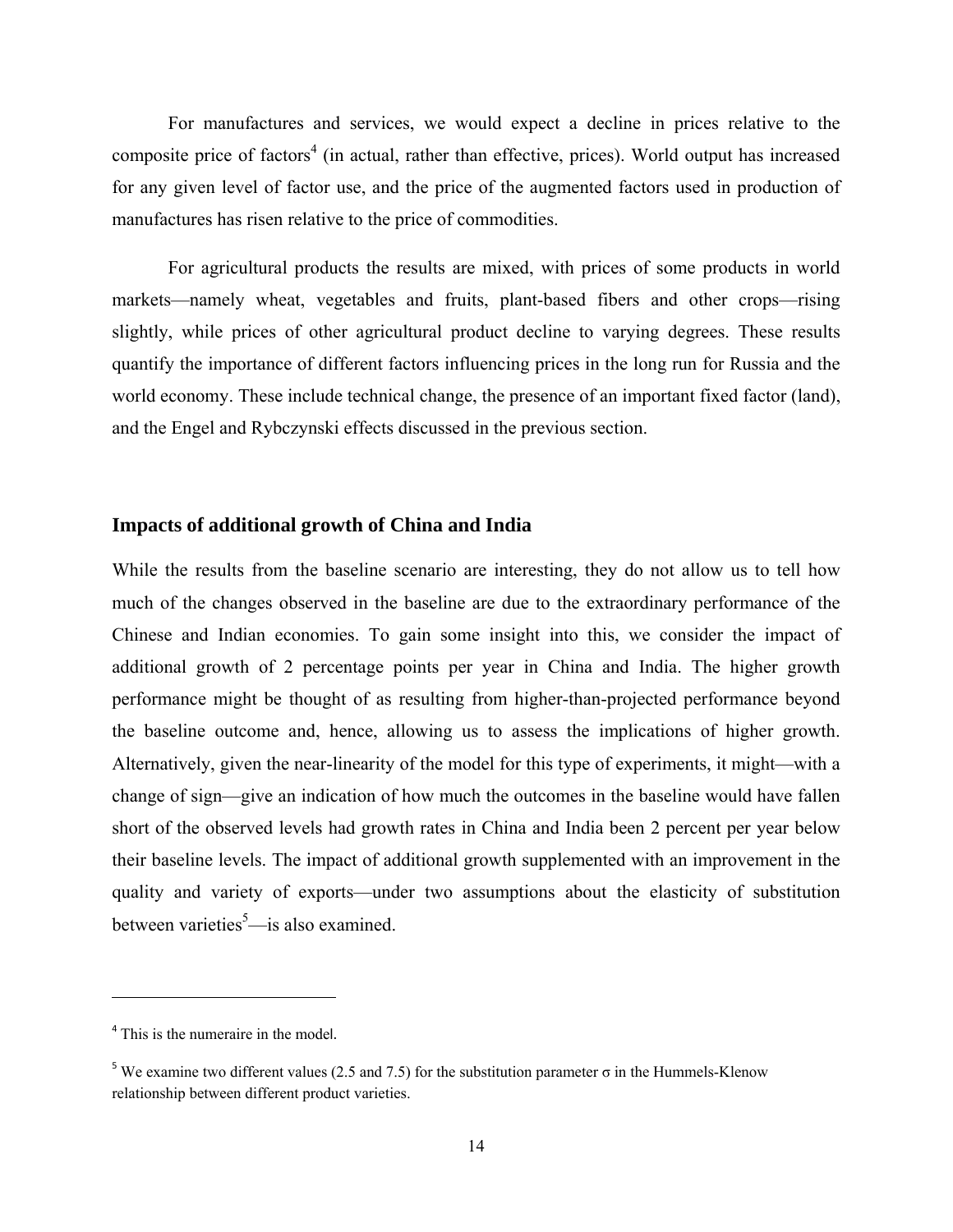#### *Welfare impacts*

Table 4(a) summarizes these results for three key economic variables: growth, welfare, and the terms of trade. The first two columns of the table show that most countries, including Russia, benefit from additional growth of China and India, and all countries and regions considered gain if growth is accompanied by improved quality and variety of the growing countries' exports. The welfare changes are largest for China and India, which benefit directly from their own growth. The gains for other countries are relatively small in the absence of quality and variety improvements in exports from China and India (Dimaranan, Ianchovichina and Martin 2009). High-income countries gain, except for the EU and Japan, which lose despite terms-of-trade gains in the growth-only scenario because of the second-best interactions between existing distortions and the price changes resulting from the growth of China and India (Martin, Ianchovichina and Dimaranan 2008).

The reason for the frequently substantial terms-of-trade gains can be inferred from Table 4(b) that lists the impact of our scenarios on each region's exports and imports. Many countries benefit from improved terms of trade for their products as China increases its imports from the rest of the world by 28 percent and India by 33 percent in the growth scenario. This expanded demand raises world prices of a number of commodities, while the sharp increases in exports from China and India push down their export prices, and lower the cost of other countries' imports.

In the absence of improvements in the quality and variety of exports from China and India, some middle and low income countries such as Thailand, the Philippines, and other countries in South Asia, are projected to lose as competition from China and India in third markets adversely affects their terms of trade. Improvements in quality and variety of exports from China and India have large, favorable impacts on welfare in economies such as Japan, Korea, and Hong Kong/Taiwan that trade very extensively with China and India, and less in countries like the Philippines that have weaker direct trade links, and are more exposed to competition in third markets.

The welfare gains to Russia from growth in China and India are estimated at \$US 8.4 billion per year. These gains are not associated with increases in export volumes, but arise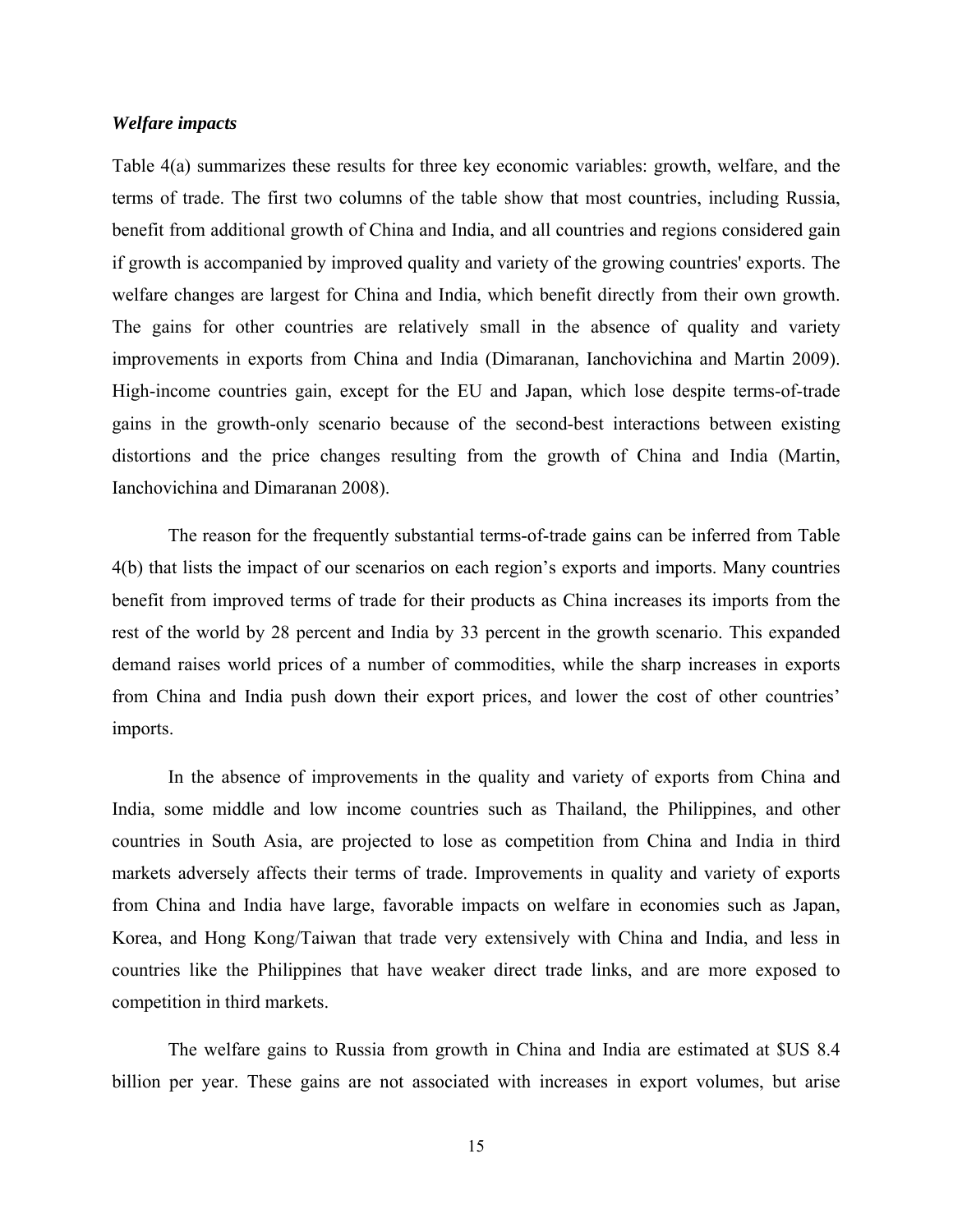primarily from terms-of-trade gains of \$US 8.7 billion. Further analysis shows that most of these gains, about \$US 7.3 billion, come from the rising world price of energy—Russia's main export commodity (Table 8). While the welfare benefits of improvements in product quality and variety from China and India are substantial, the size of this gain is small relative to those for economies such as Malaysia, and Korea, which have much more direct trade in manufactures than does Russia. Given its terms-of-trade gains from expansion of China and India, Russia is able to increase its consumption at any given volume of exports, which in turn raises domestic prices and reduces its ability to export.

#### *Industry impacts*

Losses in terms of export volumes for Russia suggest that the effect from increased opportunities to export to emerging Asia is dominated by the effects from increases in third-market export competition and the increase in domestic demand resulting from the terms-of-trade improvement.

Russia is likely to play a smaller role in exporting manufactured goods with the exception of some natural-resource-based manufactures (e.g. paper and wood products, minerals; see Table 5). The boost to China and India's manufacturing industries has positive spillover effects via increased demand for intermediate inputs including energy and farm products. Within manufacturing, the hardest hit sectors are electronics, metals and machinery and equipment which contract by 13 percent, 9 percent, and 9 percent, respectively. Electronics and machinery are sectors that see the largest declines in prices as they face intensive international competition.

Tables 5, 6 and 7 explore the impacts of high growth in China and India on Russia's industries under different scenarios. In value terms (see Table 7) the greatest negative impact is borne by the metals sector which contracts by \$US 7.1 billion, at 2004 prices. This contraction is mainly due to the reduction in output volume of 9.3 percent (Table 5), with a small reduction in price (0.5 percent) (Table 6). Since this reduction in price is smaller than the worldwide reduction, buyers of Russian metals—e.g. the European Union, rest of the Former Soviet Union, the USA, and other countries in the rest of the world— have an incentive to switch to other suppliers, resulting in a sizable drop in the volume of exports and output of Russia's metals sector.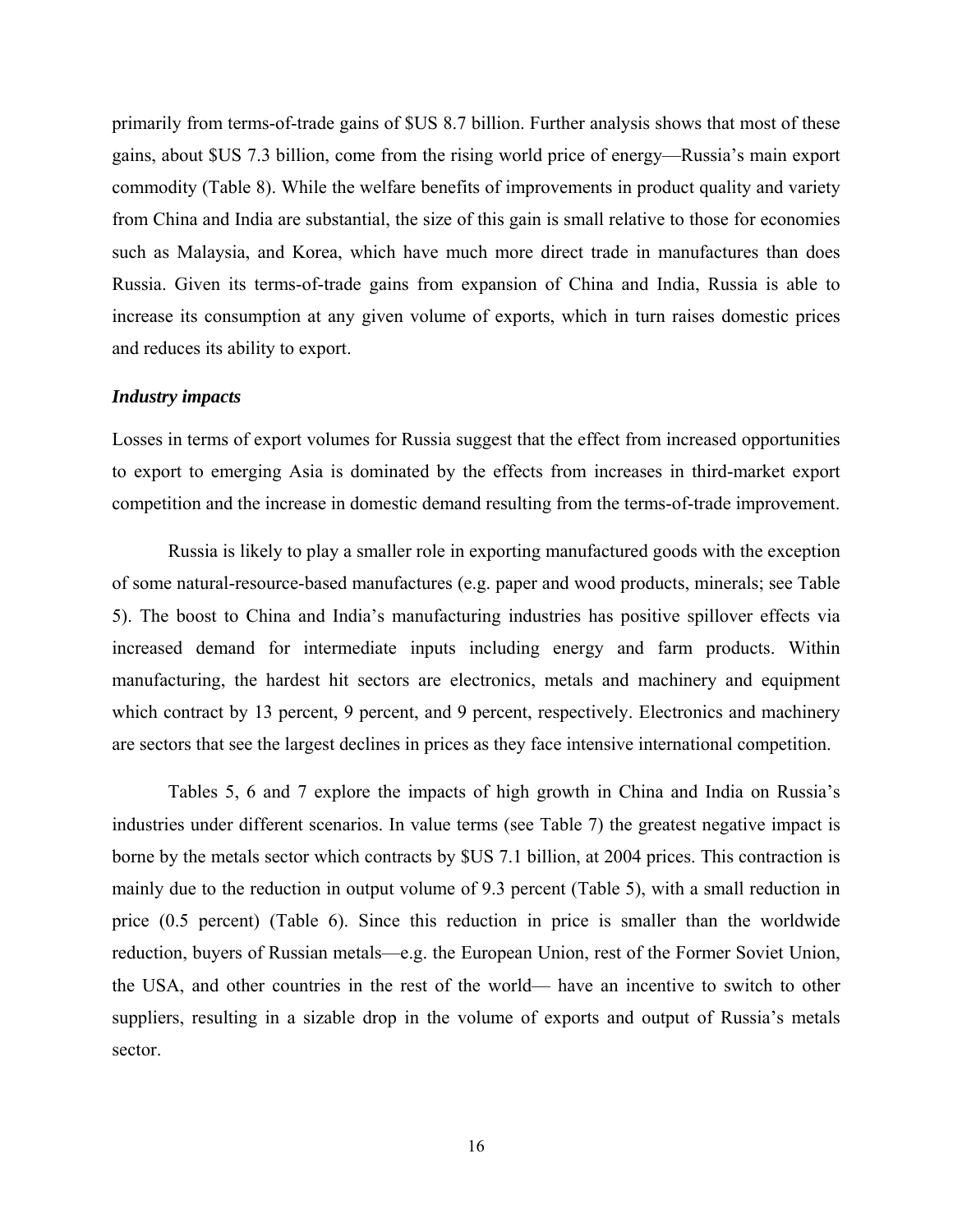The energy sector gains the most from the extra growth in China and India. The resulting increases in the value of output and exports are estimated at \$US 19.3 billion and US\$ 11 billion, respectively (Table 7). Most of the gain can be ascribed to the 6.1 percent rise in the price of energy (Table 6) rather than the quantity increase for output (1.7 percent) and exports (4.6) percent). The processed food sector also shows a significant gain in production of US\$ 1.4 billion (Table 7). This happens despite the reduction in output price by 0.4 percent because of a three percent increase in output. Fruit and vegetables production grows by \$US 1.2 billion due to a production increase of 2.8 percent and a price increase of 1.4 percent.

The reduction of exports from Russia contrasts strongly with the sharp expansion in exports from economies such as Japan and Hong Kong/Taiwan. In these cases, the expansion in direct trade with China outweighs the trade-reducing impacts of higher income and the resulting Dutch-disease impact of higher prices of nontraded goods.

#### *Role of China*

Throughout Tables 5, 6 and 8, we report separately the impact of China's growth alone. We do this by decomposing the results of our scenario for each exogenous variable, allowing us to see how important China and India are for the welfare outcome and sectoral production in Russia. The tables make it clear that in the case of Russia, most of these growth impacts come from China's growth. The impact of China alone accounts for more than US\$ 5.0 billion (about 70 percent) of the total gain to Russia of \$US 8.4 billion. Despite the overall significance of China over India in impacting the Russian economy, there are a number of—mostly agricultural sectors where the impact of India's growth is greater than that of China's.

#### **Conclusions**

The key issue for our analysis is the extent to and channels through which higher-than-expected rates of growth in China and India affect Russia. In our survey of the literature, we noted that there are four broad channels through which the growth of China and India might be expected to impact on Russia: (i) opportunities for Russia to export to China and India; (ii) opportunities for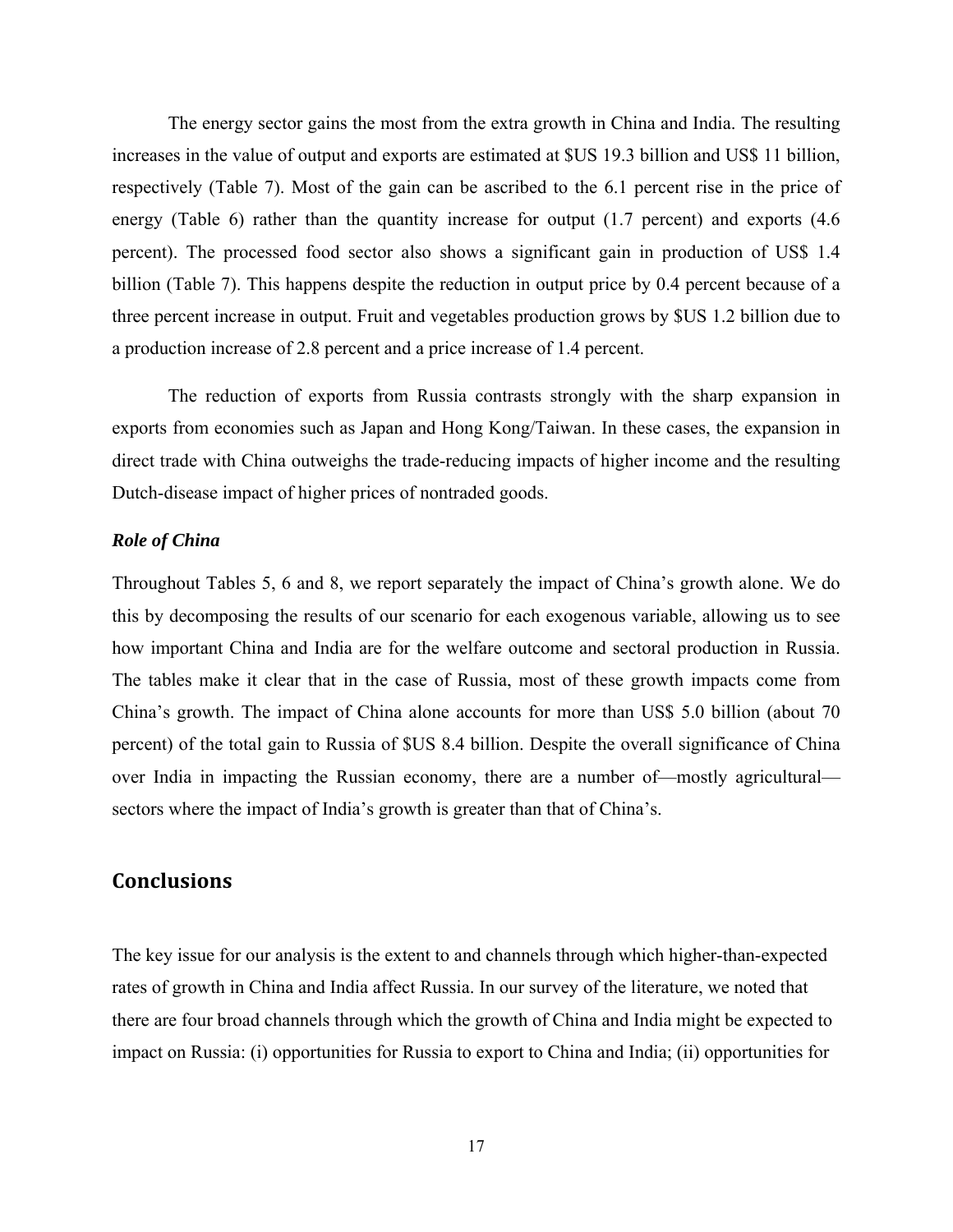Russia to import from China and India; (iii) third-market export competition, and (iv) indirect trade impacts.

In this study, we began with a representation of the world in 2005. We then projected forward to 2020, to take into account the rapidly-increasing importance of China and India in the world economy. We also took into account liberalization and reductions in trading costs that increased India's interaction with the world economy. For our analysis, we used a special version of the Global Trade Analysis Project (GTAP) model designed to allow for extensive exportoriented manufacturing where Chinese and Indian exporters have access to imported intermediate inputs duty-free. In addition to examining the consequences of high export growth from China and India, we considered two scenarios under which the quality and variety of exports from these two giants improve as they grow.

Russia benefits substantially from high growth in China and India. Real incomes in Russia rise by \$US 8.4 billion at 2004 prices when growth alone is considered. When we took into account increases in product variety and improvements in quality of exports from India and China these gains increased substantially. Because of uncertainty about the closeness of substitution between varieties, we considered two possible levels of preference for variety in the expansion of exports from China and India. The gains to Russia were \$US 14.7 billion in the strong preference-for-variety scenario and \$US 10.3 billion in the central scenario using the elasticity estimates preferred by Hummels and Klenow (2005).

We found that this increase in growth rates of China and India increases their exports to and imports from Russia. The overwhelming majority of the welfare gains—between \$US 8.7 billion and \$US 12.6 billion—accrued through improvements in Russia's terms of trade. These terms-of-trade gains were primarily associated with increases in world prices of energy products. The increment to growth that we considered raised Russia's energy export prices between 1.7 and 6.1 percent, while export prices for manufactured goods and services declined up to 5.8 percent. The prices of most agricultural prices changed somewhere between -2.8 to 1.8 percent, with downward pressure on these prices coming from increased productivity growth in China and India, and from the low income elasticities of demand for these products, and upward pressure coming from labor being pulled by Rybcznski effects out of agriculture in China and India into more capital and skill-intensive activities.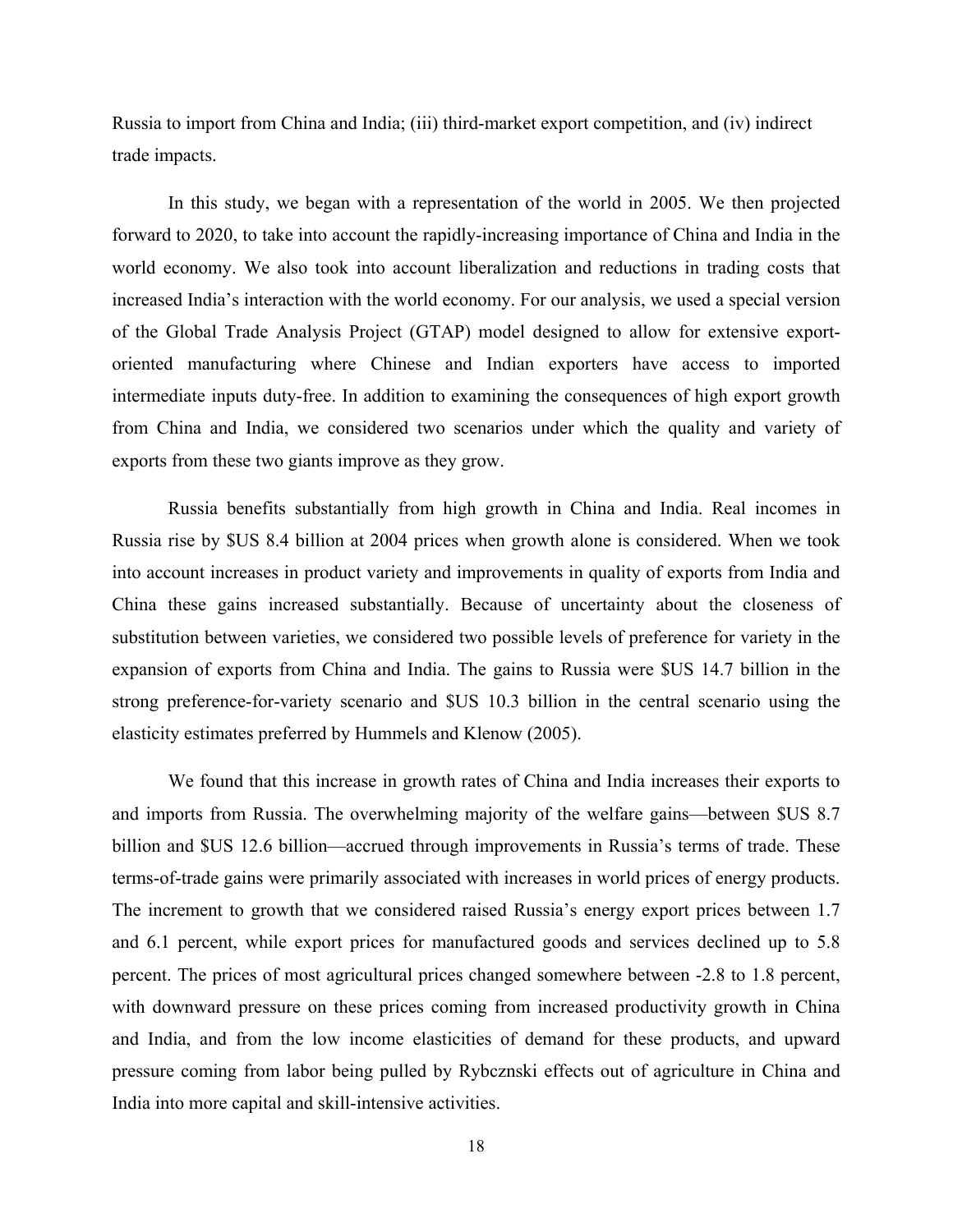Overall, exports from Russia decreased slightly in volume terms (-0.3 percent) in the pure-growth scenario, but increased when quality changes in exports from China and India were taken into account. Exports of energy, some agricultural products and a few manufactured products increased, while exports of apparel, electronics, machinery and equipment, metals, automobiles and some services declined. These effects were the result of increased competition in third markets and increased domestic demand resulting from the income effects of the termsof-trade improvements associated with the growth of China and India.

The results of this study suggest that the implications of higher growth in China and India on Russia are likely to be quite complex. The improvements in the country's terms-of-trade provide worthwhile income gains. These gains are larger when likely improvements in the quality and variety of exports from China and India are factored in. Against that, increased competition in third markets reduces the opportunities of some Russian sectors to expand exports of manufactures, and places some manufactures and services under increased competitive pressure in domestic markets. Finally, the expansion of the energy sector and the contraction of many manufacturing and service sectors is a sign of a Dutch-disease effect. Russia will face increasing pressures to adjust her industries to the changing world environment, and domestic and trade policies to improve competitiveness and to promote adjustment to these changes are likely to be particularly important.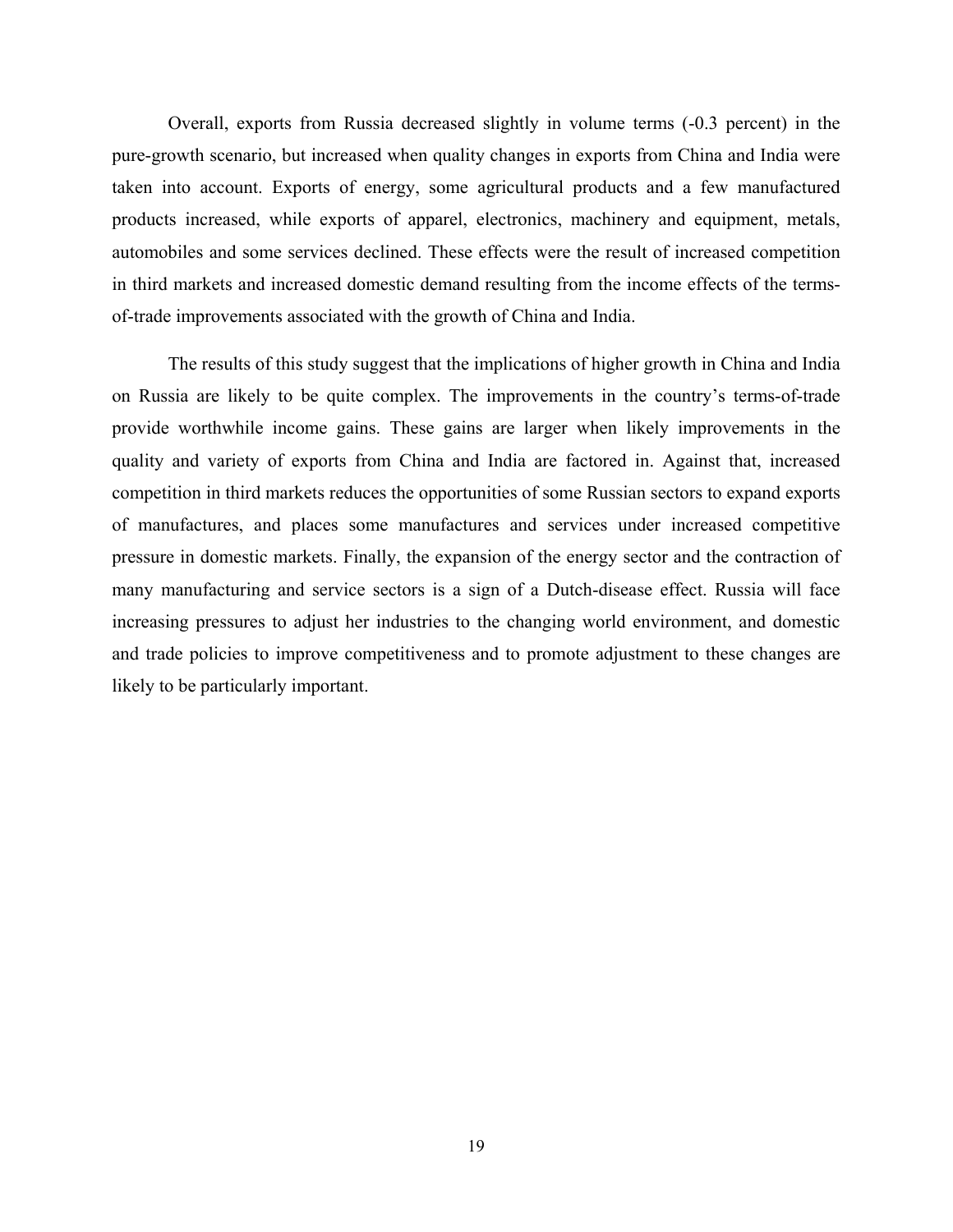#### **References**

- Amiti, M. and Freund, C. (2007), "An Anatomy of China's Export Growth", paper prepared for Global Implications of China's Trade, Investment and Growth Conference, IMF Research Department, April 6 2007. http://nber15.nber.org/books\_in\_progress/china07/amitifreund8-9-07.pdf
- Amiti, M. and Konings, J. (2007), "Trade liberalization, intermediate inputs, and productivity: evidence from Indonesia", *American Economic Review* 97(5):1611-38, December.
- Ando, M. and Kimura, F. (2003), "The formation of international production and distribution networks in East Asia," NBER Working Paper 10167, National Bureau of Economic Research, Cambridge, MA.
- Branstetter, L., and Lardy, N. (2006) "China's Embrace of Globalization." Working Paper 12373, National Bureau of Economic Research, Cambridge, MA.
- Devlin, R., Estevadeordal, A. and Rodríguez-Clare, A.. (2006) "The Emergence of China: Opportunities and Challenges for Latin America and the Caribbean." David Rockefeller Center, Harvard University, Cambridge, MA.
- Dimaranan, B., Ianchovichina, E. and Martin, W. (2007), "Competing with giants: who wins, who loses?" in Winters, L.A. and Yusuf, S.eds. *Dancing with Giants: China, India and the Global Economy.* World Bank, Washington DC. and the Institute of Policy Studies, Singapore.
- Dimaranan, B., Ianchovichina, E. and Martin, W. (2009), 'How will growth in China and India affect the world economy?' *Review of World Economics*
- Evenett, S. and A.Venables (2002). "Export Growth in Developing Countries: Market Entry and Bilateral Trade Flows", www.alexandria.unisg.ch/Publikationen/22177
- Freund, C. and Ozden, C. (2008), "The effect of China's exports on Latin American trade with the world," in Lederman, D., Olarreaga, M. and Nicita, A. eds (2008), *China and India's Challenge to Latin America* World Bank, Washington DC.
- Gaulier, G., Lemoine, F. and Unal-Kesenci, D. (2004), "China's integration in Asian production networks and its implications," RIETI Discussion Paper 04-E-033, Research Institute of Economy, Trade and Industry, Tokyo. www.rieti.go.jp
- Hanson, G. and Robertson, R. (2008), "China and the recent evolution of Latin America's manufacturing exports," in Lederman, D., Olarreaga, M. and Nicita, A. eds. (2008), *China and India's Challenge to Latin America* World Bank, Washington DC.
- Hertel, T. W., ed. (1997), *Global Trade Analysis, Modeling and Applications*. Cambridge: Cambridge University Press.
- Hummels, D. and Klenow, P. (2005), "The variety and quality of a nation's exports," *American Economic Review* 95(3):704-23, June.
- Ianchovichina, E. (2004), "Trade policy analysis in the presence of duty drawbacks," *Journal of Policy Modeling* 26: 353-371.
- Ianchovichina, E., Ivanic, M., Martin, W. (2008), "Implications of the Growth of China and India for the Middle East", mimeo.
- Kaldor, N. (1957), "A model of economic growth." *Economic Journal* 67(268):591-624.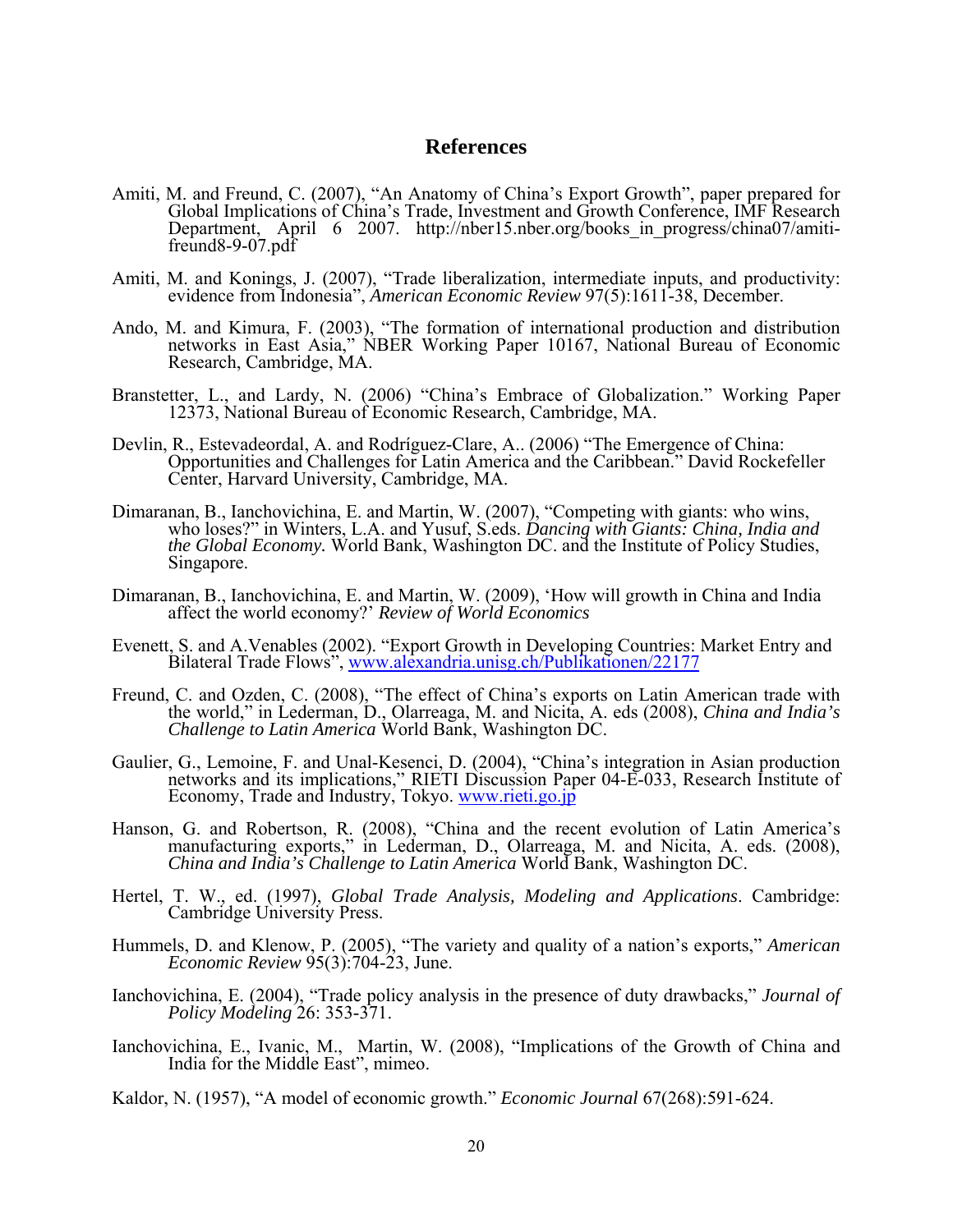- Lederman, D., Olarreaga, M. and Nicita, A. eds. (2008), *China and India's Challenge to Latin America* World Bank, Washington DC.
- Martin, W. (1993), "The fallacy of composition and developing country exports of manufactures" *World Economy* 16(2):159-72.
- Martin, W., Ianchovichina, E. and Dimaranan, B. (2008), 'Economic development in emerging Asian markets: implications for Europe' *European Review of Agricultural Economics* 35(3) 303–330.
- Rodrik, D. (2006), "What's so special about China's exports?" *China and the World Economy*  $14(5)$ : 1-19
- Schott, P. (2007), "The Relativive Sophistication of Chinese Exports," paper prepared for Global Implications of China's Trade, Investment and Growth Conference, IMF Research Department, April 6 2007.
- Shalizi, Z. (2007), "Energy and emissions: local and global effects of the Giants' rise." in Winters, L.A. and Yusuf, S.eds. *Dancing with Giants: China, India and the Global Economy.* World Bank, Washington DC. and the Institute of Policy Studies, Singapore.
- Streifel, S. (2006) "Impact of China and India on global commodity markets: focus on metals and minerals and petroleum." Background paper for Winters, L.A. and Yusuf, S. eds (2007) *Dancing with Giants: China, India, and the Global Economy*. Institute for Policy Studies and the World Bank, Washington, DC.
- Wilson, D. and Purushothaman, R. (2003), *Dreaming With BRICs: The Path to 2050,* Global Economics Paper No 99, Goldman-Sachs, New York.
- Winters, L.A. and Yusuf, S. (2007), "Introduction: Dancing with Giants." in Winters, L.A. and Yusuf, S.eds. *Dancing with Giants: China, India and the Global Economy.* World Bank, Washington DC. and the Institute of Policy Studies, Singapore.
- World Bank (2003), *Global Economic Prospects and the Developing Countries 2004.* World Bank, Washington DC.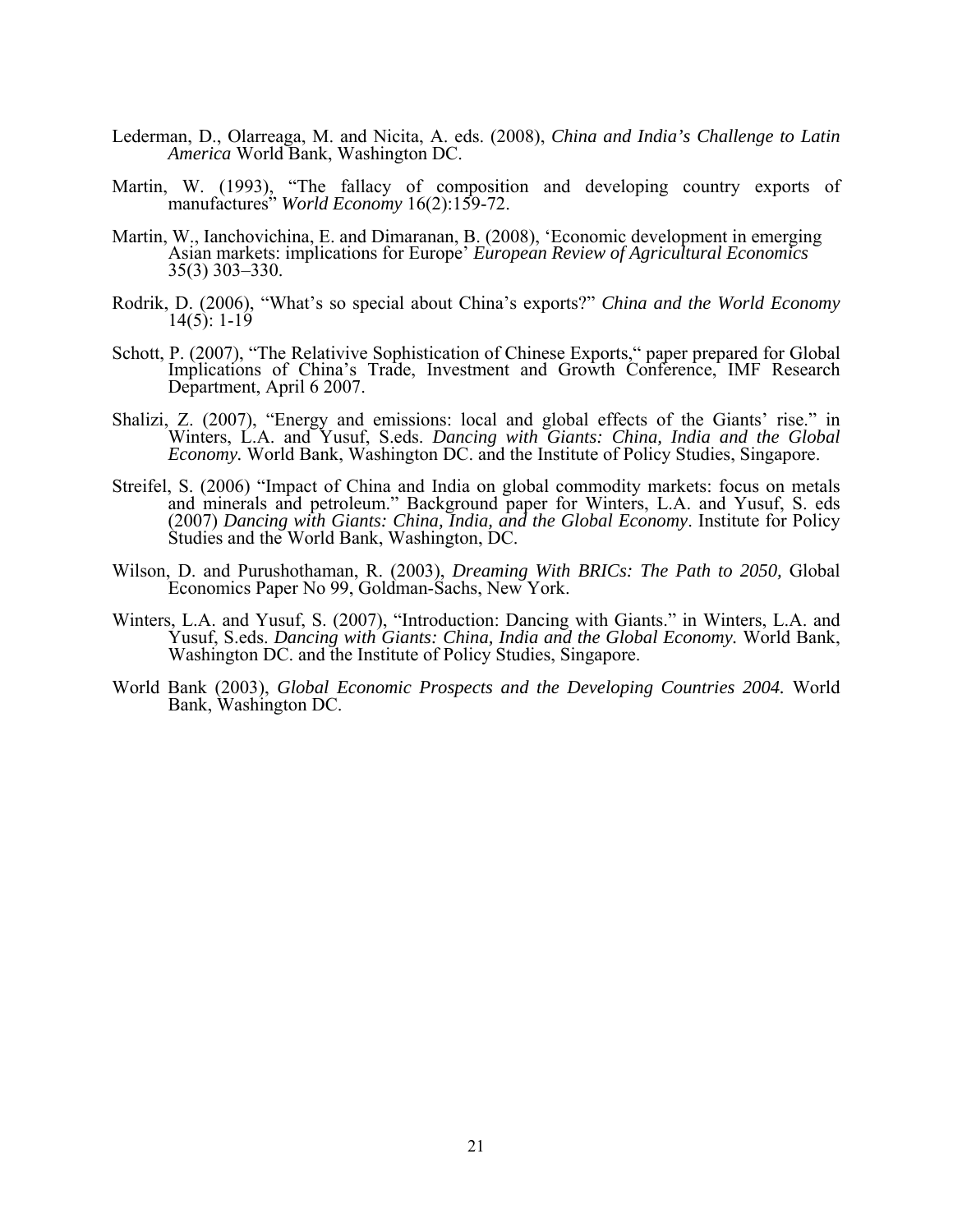|                         | <b>GDP</b> | Unskilled | Skilled | Physical | Population |
|-------------------------|------------|-----------|---------|----------|------------|
|                         |            | labor     | labor   | capital  |            |
| Australia & New Zealand | 3.4        | 1.6       | 0.6     | 3.8      | $0.7\,$    |
| China                   | 6.6        | 0.8       | 3.9     | 8.5      | 0.6        |
| Japan                   | 1.6        | 0.2       | $-0.7$  | 2.5      | $-0.2$     |
| Korea                   | 4.7        | 2.0       | 5.8     | 4.9      | 0.3        |
| Hong Kong & Taiwan      | 4.3        | 0.6       | 2.9     | 4.9      | 0.3        |
| Indonesia               | 5.2        | 2.7       | 6.5     | 4.7      | 1.1        |
| Malaysia                | 5.6        | $-1.4$    | 3.9     | 5.8      | 1.4        |
| Philippine              | 3.5        | 1.8       | 4.5     | 3.4      | 1.5        |
| Singapore               | 4.9        | 0.6       | 1.1     | 5.3      | 0.8        |
| Thailand                | 4.6        | 0.1       | 3.2     | 3.9      | 0.5        |
| Vietnam                 | 5.4        | 1.4       | 1.9     | 6.0      | 1.1        |
| Rest of Southeast Asia  | 3.1        | 1.3       | 4.2     | 3.7      | 1.0        |
| India                   | 5.5        | 1.6       | 4.0     | 6.1      | 1.1        |
| Rest of South Asia      | 5.0        | 2.1       | 3.6     | 5.1      | 1.7        |
| Canada                  | 2.6        | 1.6       | 0.9     | 3.2      | 0.4        |
| <b>USA</b>              | 3.2        | 1.5       | 0.8     | 3.9      | 0.7        |
| Mexico                  | 3.8        | 2.7       | 4.6     | 3.3      | 1.4        |
| Argentina & Brazil      | 3.6        | 0.9       | 3.6     | 3.1      | 1.0        |
| Rest of Latin America   | 3.3        | 1.6       | 3.9     | 3.4      | 1.4        |
| $EU + EFTA$             | 2.3        | 0.4       | 0.1     | 2.6      | 0.0        |
| Russia                  | 3.1        | $-0.1$    | 0.4     | 3.4      | $-0.6$     |
| Former Soviet Union     | 3.4        | 0.6       | 1.1     | 4.4      | 0.3        |
| <b>MENA</b>             | 4.0        | 1.8       | 3.0     | 4.1      | 1.6        |
| Sub-Saharan Africa      | 3.5        | 2.6       | 3.3     | 3.1      | 1.9        |
| Rest of World           | 4.1        | 0.8       | 2.5     | 3.0      | $0.8\,$    |

**Table 1 Annual Output, Factor Inputs, and Population Growth Projections, 2005-2020, %** 

Source: World Bank and Center for Global Trade Analysis (GTAP).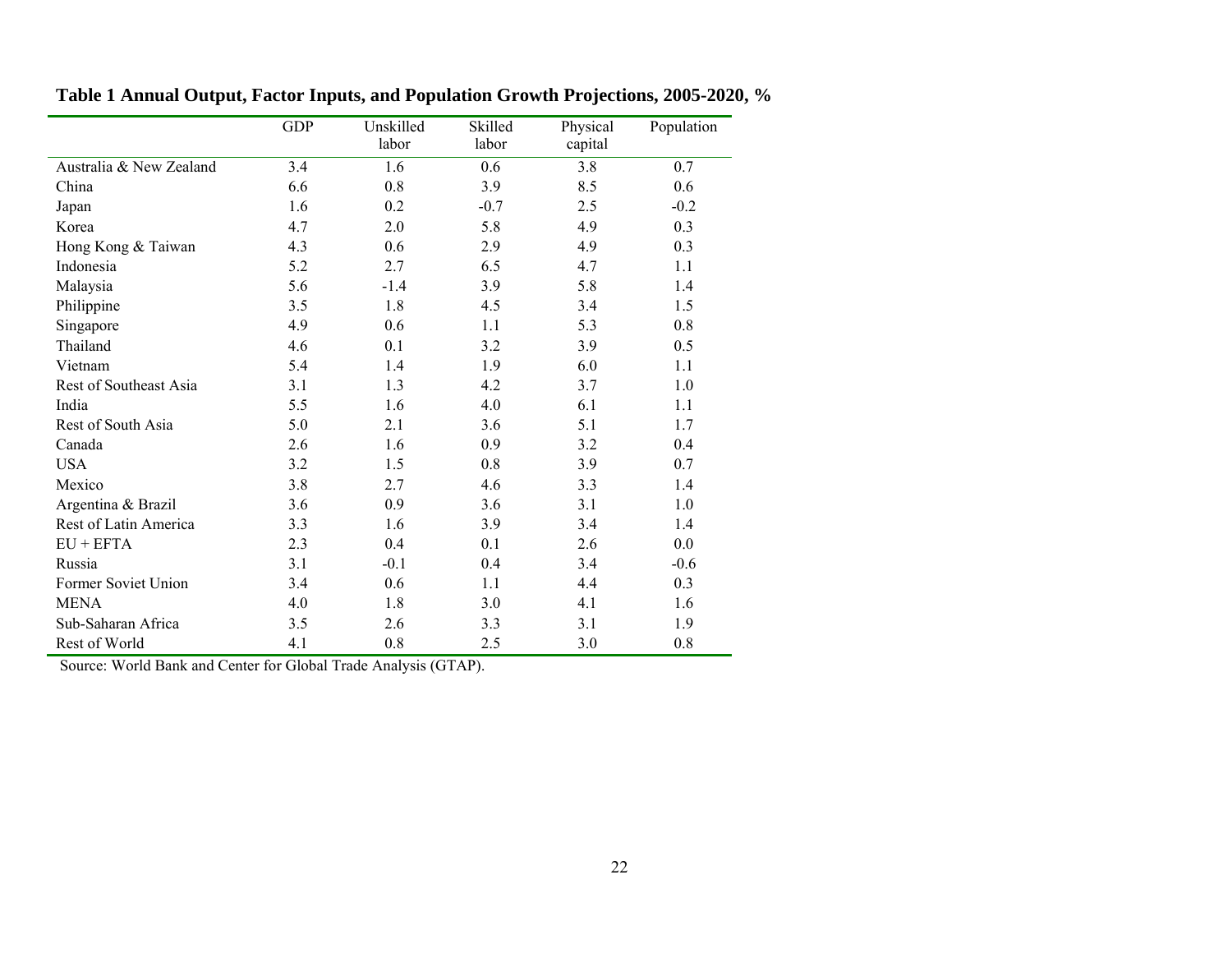|                        | Share of<br>output | Output | Share of<br>total<br>growth | Share of<br>exports | <b>Exports</b> | Share of<br>total<br>growth | World<br>price |
|------------------------|--------------------|--------|-----------------------------|---------------------|----------------|-----------------------------|----------------|
| Rice                   | 0.3                | 58.7   | 0.3                         | 0.1                 | 54.8           | 0.1                         | $-1.1$         |
| Wheat                  | 0.2                | 60.4   | 0.2                         | 0.2                 | 75.8           | 0.2                         | 1.5            |
| Grains                 | 0.2                | 52.7   | 0.2                         | 0.2                 | 54.9           | 0.2                         | $-0.4$         |
| Vegetables & fruits    | 0.7                | 38.3   | 0.4                         | 0.8                 | 38.8           | 0.5                         | 2.2            |
| Oils and fats          | 0.4                | 81.8   | 0.5                         | $0.8\,$             | 77.4           | $1.0\,$                     | $-11.3$        |
| Sugar                  | 0.2                | 50.5   | 0.2                         | 0.1                 | 68.6           | 0.1                         | $-11.4$        |
| Plant-based fibers     | 0.1                | 84.9   | 0.1                         | 0.1                 | 108            | 0.2                         | 4.8            |
| Other Crops            | 0.3                | 41.8   | 0.2                         | 0.4                 | 45.3           | 0.3                         | 0.6            |
| Livestock & meat       | 1.6                | 50.1   | 1.3                         | $\mathbf{1}$        | 85.3           | 1.3                         | $-10.3$        |
| Dairy                  | $0.8\,$            | 38.9   | 0.5                         | 0.5                 | 59.1           | 0.5                         | $-12.9$        |
| Other processed food   | 3.1                | 44     | 2.2                         | 3.1                 | 40.9           | 2.0                         | $-13.4$        |
| Energy                 | 1.8                | 61.5   | 1.8                         | 4.4                 | 81.8           | 5.6                         | 27.4           |
| Textiles               | 1.1                | 63.9   | 1.2                         | 2.8                 | 55.2           | 2.4                         | $-14.1$        |
| Apparel                | 0.8                | 62.4   | 0.8                         | 2.1                 | 48.7           | 1.6                         | $-15.5$        |
| Leather                | 0.3                | 55.3   | 0.3                         | $\mathbf{1}$        | 43.7           | 0.7                         | $-13.9$        |
| Wood products          | 3.2                | 56     | 3.0                         | 4.1                 | 53.8           | 3.5                         | $-15.1$        |
| Minerals               | 1.6                | 69.1   | 1.8                         | 2.3                 | 71.8           | 2.6                         | $-14.4$        |
| Chemicals              | 4.8                | 52.5   | 4.2                         | 12.3                | 55.8           | 10.7                        | $-13.9$        |
| Metals                 | 4.1                | 63.3   | 4.3                         | 7.2                 | 64.1           | 7.2                         | $-15$          |
| Vehicles               | 3.9                | 52.8   | 3.4                         | 11.5                | 55.8           | 10.0                        | $-15$          |
| Machinery & equipment  | 4.4                | 62.8   | 4.6                         | 14.1                | 67.8           | 15.0                        | $-15.3$        |
| Electronics            | 3.1                | 88.7   | 4.5                         | 11                  | 84.7           | 14.6                        | $-17.8$        |
| Other manufactures     | $\mathbf{1}$       | 85.8   | 1.4                         | 1.8                 | 72.1           | 2.0                         | $-18.3$        |
| Trade & Transport      | 16                 | 61.6   | 16.2                        | 6.7                 | 66.7           | 7.0                         | $-15.3$        |
| Communication services | 13.3               | 60.2   | 13.2                        | 7.1                 | 60.6           | 6.7                         | $-18$          |
| Other services         | 32.7               | 61.5   | 33.1                        | 4.1                 | 63.4           | 4.1                         | $-16.2$        |
| Total                  | 100                | 58.8   | 100                         | 100                 | 64.4           | 100                         | $-13.3$        |

**Table 2 Changes in Key Economic Indicators of the World Economy as a Result of Global Growth, 2005-2020** 

Source: Authors' simulation with modified GTAP model (Ianchovichina, 2004).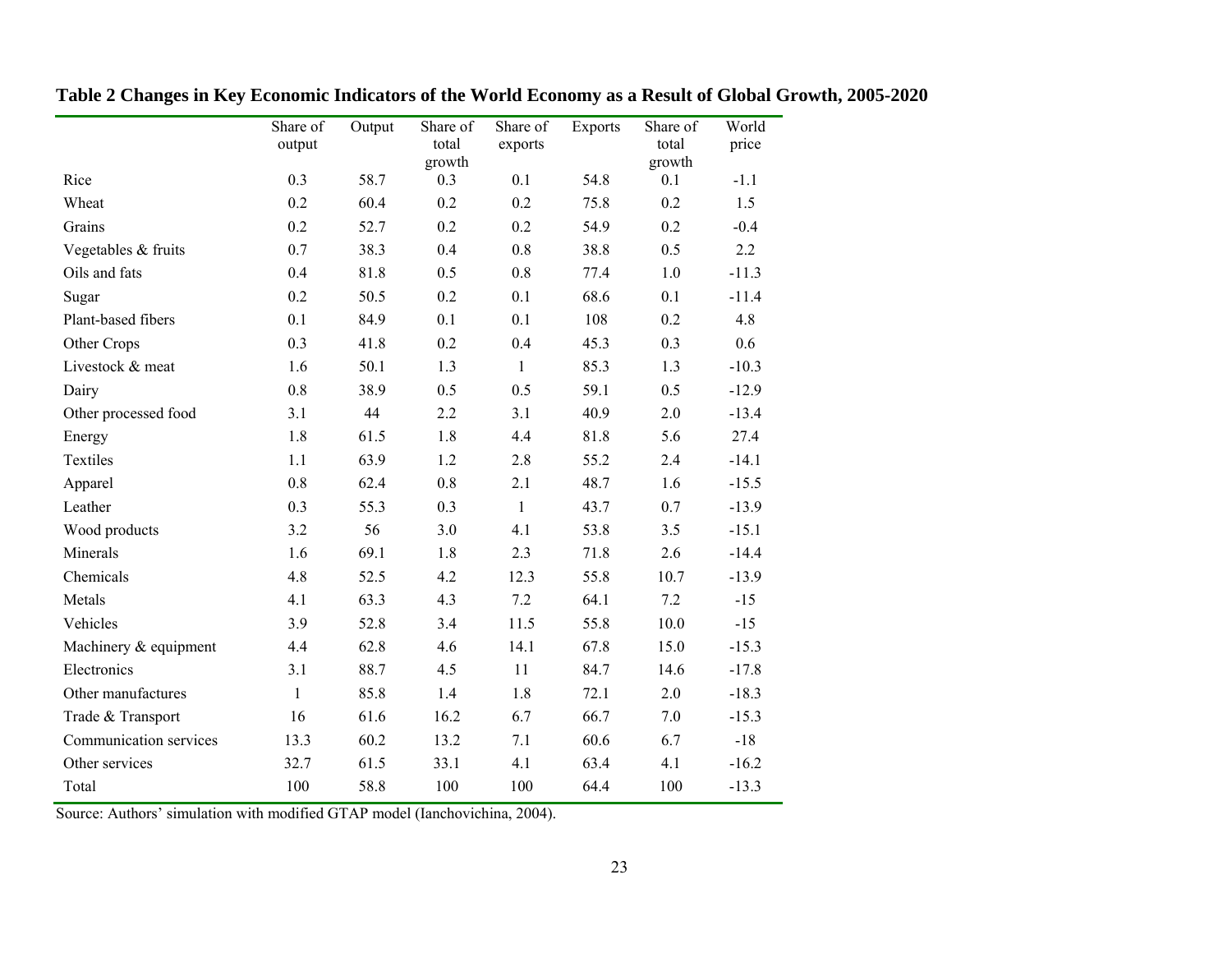|                        | Share of<br>output | Output<br>Growth % | Share of total<br>growth | Share of<br>exports | Export growth | Share of total<br>growth | Export price<br>change |
|------------------------|--------------------|--------------------|--------------------------|---------------------|---------------|--------------------------|------------------------|
| Rice                   | $\boldsymbol{0}$   | 52.7               | 0.0                      | $\boldsymbol{0}$    | 208           | 0.0                      | $-10.2$                |
| Wheat                  | 0.7                | 46                 | 0.6                      | 0.4                 | 96.5          | 0.8                      | $-0.2$                 |
| Grains                 | 0.4                | 42.9               | 0.3                      | 0.1                 | 55.3          | 0.1                      | $-0.2$                 |
| Vegetables & fruits    | $\overline{2}$     | 37                 | 1.3                      | 0.1                 | 346.5         | 0.8                      | $-1.1$                 |
| Oils and fats          | 0.3                | 33.5               | 0.2                      | 0.3                 | 22.3          | 0.1                      | $-9.7$                 |
| Sugar                  | 0.6                | 50.8               | 0.5                      | $\boldsymbol{0}$    | 100.2         | 0.0                      | $-13.4$                |
| Plant-based fibers     | $\boldsymbol{0}$   | 55.3               | 0.0                      | $\boldsymbol{0}$    | 145           | 0.0                      | 1.3                    |
| Other Crops            | 0.2                | 41.5               | 0.1                      | $\boldsymbol{0}$    | 110.8         | 0.0                      | $-0.9$                 |
| Livestock & meat       | 3.2                | 45.6               | 2.6                      | 0.2                 | 75            | 0.3                      | $-8.9$                 |
| Dairy                  | 1.7                | 46.8               | 1.4                      | 0.1                 | 45.3          | 0.1                      | $-10.1$                |
| Other processed food   | 3.9                | 52.5               | 3.6                      | 2.9                 | 82            | 5.2                      | $-13.1$                |
| Energy                 | 11                 | 64.2               | 12.4                     | 32                  | 75            | 52.1                     | 26.4                   |
| Textiles               | 0.5                | 44                 | 0.4                      | 0.6                 | 22.7          | 0.3                      | $-12.8$                |
| Apparel                | 0.3                | 41                 | 0.2                      | 0.3                 | 3.7           | 0.0                      | $-13.4$                |
| Leather                | 0.4                | 51.1               | 0.4                      | 0.2                 | 32.4          | 0.1                      | $-13.2$                |
| Wood products          | 2.2                | 40.5               | 1.6                      | 6.2                 | 30.5          | 4.1                      | $-12.6$                |
| Minerals               | 2.9                | 59.2               | 3.0                      | 2.7                 | 70            | 4.1                      | $-14.3$                |
| Chemicals              | 3.2                | 20                 | 1.1                      | 10.9                | 2.2           | 0.5                      | $-10$                  |
| Metals                 | 5.6                | 38                 | 3.7                      | 24.1                | 32.1          | 16.8                     | $-13.6$                |
| Vehicles               | 4.1                | 53.7               | 3.9                      | 3.1                 | 35.9          | 2.4                      | $-13.3$                |
| Machinery & equipment  | 1.2                | 33.6               | 0.7                      | 3.4                 | 21.6          | 1.6                      | $-13.1$                |
| Electronics            | 0.1                | 13.2               | 0.0                      | 0.3                 | $-9.7$        | $-0.1$                   | $-13.9$                |
| Other manufactures     | 1.3                | 44.6               | 1.0                      | $\mathbf{1}$        | 0.2           | 0.0                      | $-14.9$                |
| Trade & Transport      | 14.1               | 54.4               | 13.5                     | 4.5                 | 37.4          | 3.7                      | $-11.7$                |
| Communication services | 5.3                | 67.3               | 6.3                      | 3.2                 | 86.6          | 6.0                      | $-19.6$                |
| Other services         | 34.6               | 67.7               | 41.2                     | 3.2                 | 11.7          | 0.8                      | $-12.3$                |
| Total                  | 100                | 57.3               | 100                      | 100                 | 47.4          | 100                      | 0.8                    |

**Table 3. Changes in Key Economic Indicators of Russia as a Result of Global Growth, 2005-2020** 

Source: Authors' simulations with modified GTAP model (Ianchovichina, 2004).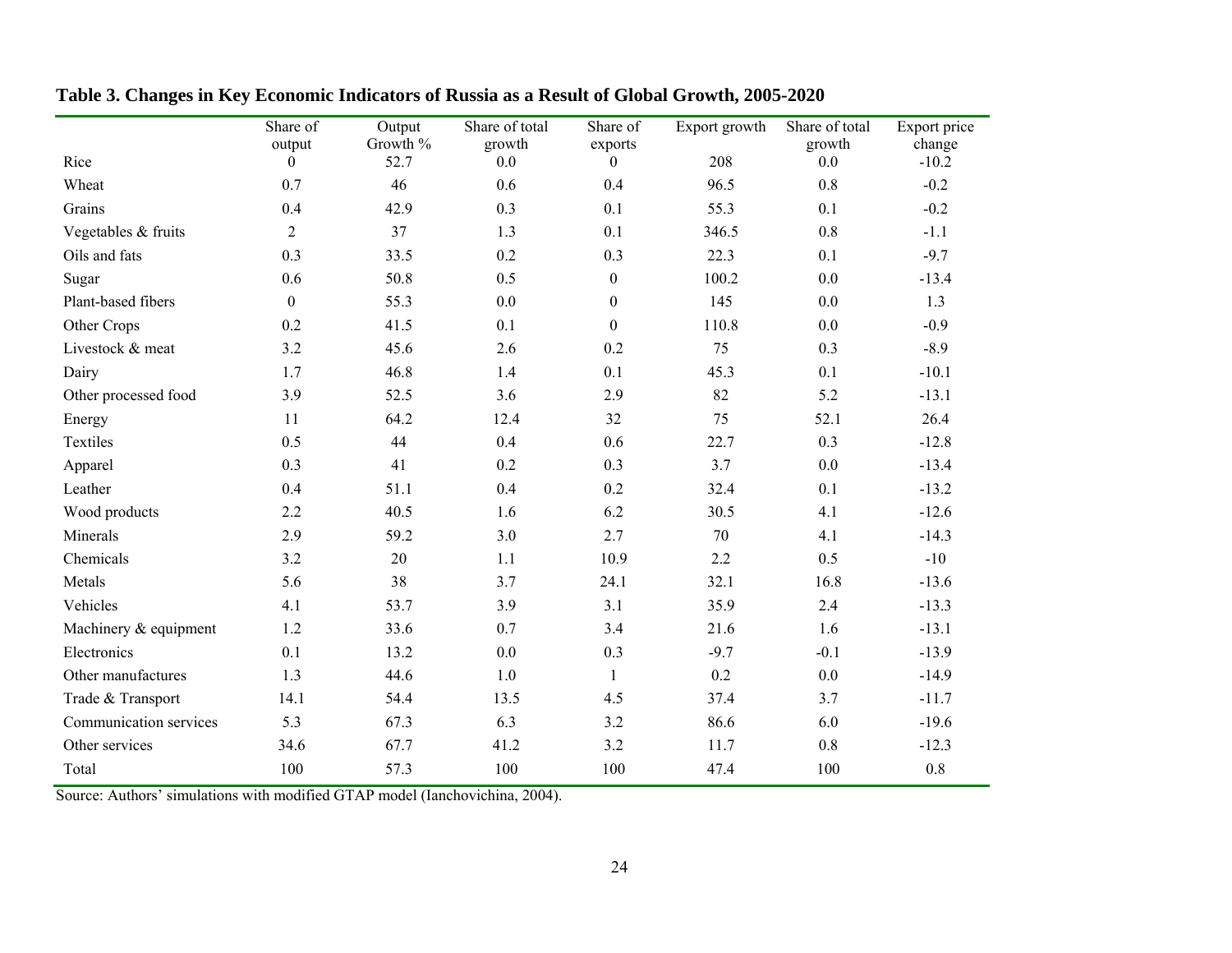|                         |           |         | Welfare              |         |              |         | Terms of trade |                      |              |  |
|-------------------------|-----------|---------|----------------------|---------|--------------|---------|----------------|----------------------|--------------|--|
|                         | Growth    |         | $G\&Q^*(\sigma=2.5)$ |         | $G&Q(6=7.5)$ |         | Growth         | $G&Q( \sigma = 2.5)$ | $G&Q(6=7.5)$ |  |
|                         | USD mil   | Percent | USD mil              | Percent | USD mil      | Percent | USD mil        | USD mil              | USD mil      |  |
| Australia & New Zealand | 5,280     | 0.5     | 19,009               | 1.8     | 8,587        | $0.8\,$ | 5,136          | 16,545               | 7,833        |  |
| China                   | 1,042,537 | 28.9    | 1,364,962            | 37.9    | 1,120,554    | 31.1    | $-57,325$      | 273,588              | 21,516       |  |
| Japan                   | $-380$    | 0.0     | 36,591               | 0.7     | 7,491        | 0.1     | 2,488          | 24,305               | 6,667        |  |
| Korea                   | 4,060     | 0.4     | 34,571               | 3.0     | 10,774       | 0.9     | $-573$         | 19,563               | 3,722        |  |
| Hong Kong & Taiwan      | 2,642     | 0.4     | 33,562               | 4.6     | 9,429        | 1.3     | 2,753          | 32,573               | 9,198        |  |
| Indonesia               | 1,247     | 0.3     | 5,388                | 1.2     | 2,132        | 0.5     | 1,091          | 3,590                | 1,586        |  |
| Malaysia                | 2,639     | 1.2     | 14,148               | 6.5     | 5,088        | 2.3     | 1,896          | 7,747                | 3,033        |  |
| Philippine              | $-512$    | $-0.4$  | 1,754                | 1.4     | $-197$       | $-0.2$  | $-482$         | 1,140                | $-265$       |  |
| Singapore               | $-344$    | $-0.2$  | 9,970                | 5.6     | 1,683        | 0.9     | 395            | 9,695                | 2,197        |  |
| Thailand                | 356       | 0.1     | 8,334                | 1.6     | 1,935        | 0.4     | $-52$          | 5,590                | 951          |  |
| Vietnam                 | 616       | 0.8     | 2,887                | 3.7     | 1,032        | 1.3     | 619            | 3,189                | 1,146        |  |
| Rest of Southeast Asia  | 456       | 1.9     | 884                  | 3.7     | 580          | 2.5     | 446            | 858                  | 565          |  |
| India                   | 382,380   | 30.5    | 470,535              | 37.5    | 403,628      | 32.2    | $-14,505$      | 83,857               | 6,774        |  |
| Rest of South Asia      | $-855$    | $-0.3$  | 3,000                | 1.0     | $-114$       | 0.0     | $-634$         | 3,981                | 321          |  |
| Canada                  | 3,451     | 0.3     | 10,927               | 0.9     | 5,126        | 0.4     | 3,662          | 8,177                | 4,636        |  |
| <b>USA</b>              | 15,665    | 0.1     | 139,604              | 0.9     | 45,020       | 0.3     | 4,769          | 83,542               | 21,125       |  |
| Mexico                  | 2,449     | 0.2     | 19,041               | 1.9     | 6,154        | 0.6     | 217            | 2,799                | 634          |  |
| Argentina & Brazil      | 1,915     | 0.2     | 10,220               | 0.9     | 3,697        | 0.3     | 2,007          | 7,074                | 3,023        |  |
| Rest of Latin America   | 3,768     | 0.5     | 11,359               | 1.5     | 5,531        | 0.7     | 3,502          | 8,513                | 4,648        |  |
| $EU + EFTA$             | $-4,246$  | 0.0     | 99,519               | 0.6     | 15,699       | 0.1     | 6,071          | 84,808               | 20,464       |  |
| Russia                  | 8,401     | 1.0     | 14,661               | 1.8     | 10,338       | 1.3     | 8,716          | 12,567               | 10,059       |  |
| Former Soviet Union     | 677       | 0.3     | 6,132                | 2.5     | 1,891        | $0.8\,$ | 222            | 3,581                | 925          |  |
| <b>MENA</b>             | 24,920    | 1.4     | 43,326               | 2.4     | 30,369       | 1.7     | 24,530         | 43,775               | 30,134       |  |
| Sub-Saharan Africa      | 6,308     | $0.8\,$ | 18,766               | 2.4     | 9,389        | 1.2     | 5,162          | 16,767               | 7,919        |  |
| Rest of World           | $-1,501$  | $-0.2$  | 3,678                | 0.4     | $-758$       | $-0.1$  | $-756$         | 7,951                | 901          |  |

## **Table 4(a) Impact of China and India's extra growth**

Source: Authors' simulations with the modified GTAP model (Ianchovichina, 2004).\*G&Q denotes growth accompanied by improvements in export quality.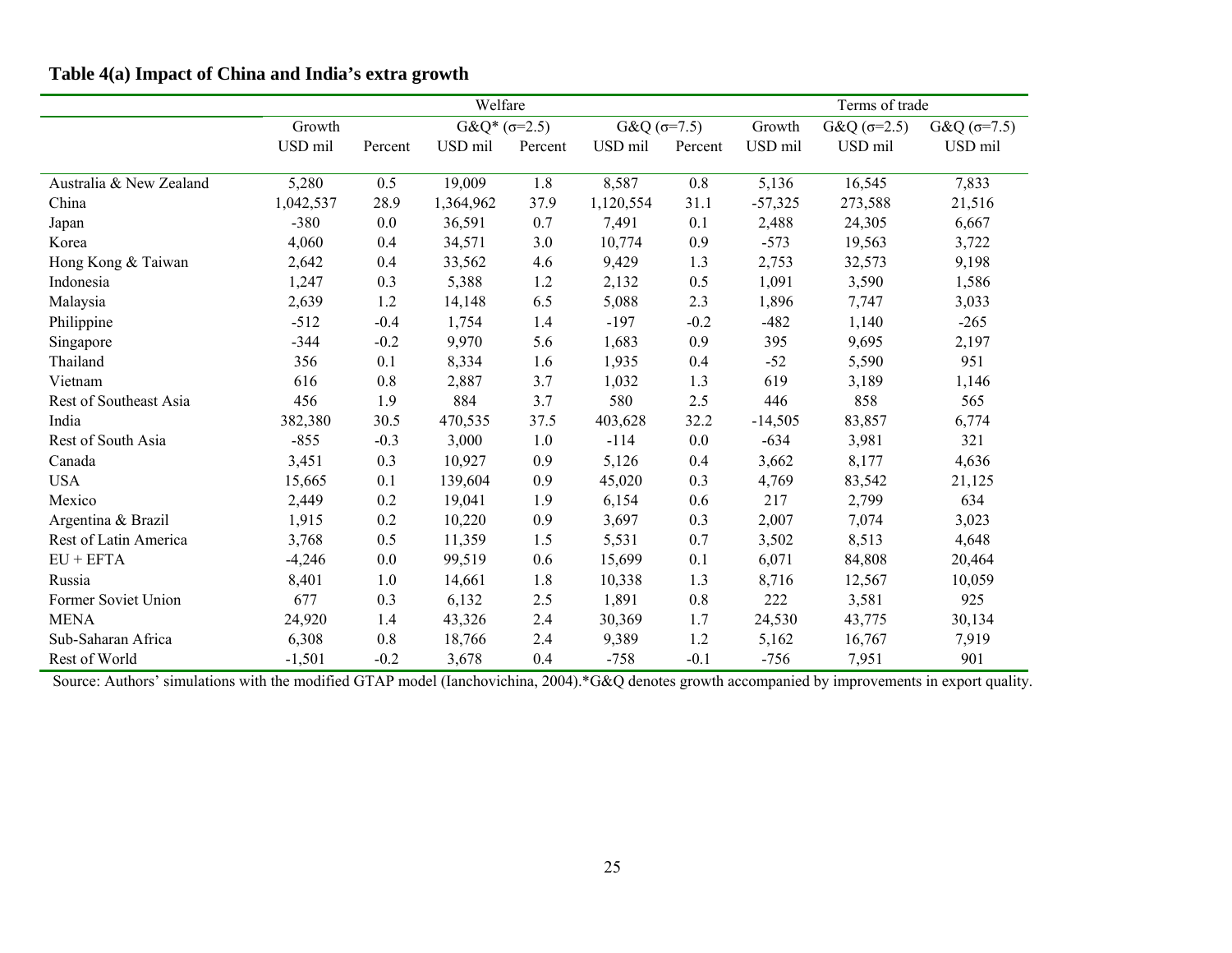|                         |         | <b>Exports</b>      |              |         | Imports           |                      |
|-------------------------|---------|---------------------|--------------|---------|-------------------|----------------------|
|                         | Growth  | $G&Q^*(\sigma=2.5)$ | $G&Q(σ=7.5)$ | Growth  | $G&Q(\sigma=2.5)$ | $G&Q( \sigma = 7.5)$ |
|                         | Percent | Percent             | Percent      | Percent | Percent           | Percent              |
| Australia & New Zealand | 1.1     | 6.7                 | 2.5          | 4.1     | 8.5               | 5.4                  |
| China                   | 33.4    | 139.8               | 60.1         | 28.4    | 183.9             | 65.0                 |
| Japan                   | 3.1     | 13.3                | 5.4          | 7.6     | 21.1              | 10.7                 |
| Korea                   | 3.3     | 13.2                | 5.5          | 3.8     | 12.5              | 5.9                  |
| Hong Kong & Taiwan      | 1.2     | 7.9                 | 2.9          | 2.2     | 5.4               | 3.0                  |
| Indonesia               | $-0.1$  | 2.4                 | 0.2          | 0.4     | $-2.0$            | $-0.4$               |
| Malaysia                | $-0.9$  | 0.1                 | $-0.7$       | $-0.2$  | $-2.4$            | $-0.8$               |
| Philippine              | 0.3     | 4.2                 | 0.7          | $-0.4$  | $-1.4$            | $-1.3$               |
| Singapore               | 1.5     | 10.1                | 2.7          | 2.0     | 7.0               | 2.4                  |
| Thailand                | 0.9     | 6.2                 | 2.0          | 0.8     | 1.9               | 0.9                  |
| Vietnam                 | $-0.6$  | $-1.4$              | $-1.0$       | 0.0     | $-5.1$            | $-1.5$               |
| Rest of Southeast Asia  | $-1.2$  | $-1.5$              | $-1.4$       | 2.6     | $-1.8$            | 1.5                  |
| India                   | 40.2    | 148.0               | 67.3         | 34.0    | 178.7             | 67.6                 |
| Rest of South Asia      | 0.9     | 4.8                 | 1.8          | $-0.3$  | $-3.6$            | $-1.2$               |
| Canada                  | $-0.7$  | $-1.7$              | $-1.0$       | 0.4     | $-2.1$            | $-0.1$               |
| <b>USA</b>              | 1.1     | 9.0                 | 2.8          | 2.1     | 4.1               | 2.6                  |
| Mexico                  | 1.3     | 8.7                 | 3.1          | 0.2     | $-1.8$            | $-0.3$               |
| Argentina & Brazil      | 0.8     | 4.0                 | 1.4          | 2.6     | 4.1               | 2.9                  |
| Rest of Latin America   | $-0.2$  | 2.3                 | 0.3          | 1.5     | 1.4               | 1.5                  |
| $EU + EFTA$             | 0.2     | 0.5                 | 0.2          | 0.7     | $-0.5$            | 0.4                  |
| Russia                  | $-0.3$  | 3.0                 | 0.4          | 2.8     | 3.0               | 2.9                  |
| Former Soviet Union     | 0.6     | 0.8                 | 0.7          | $-0.2$  | $-1.6$            | $-0.5$               |
| <b>MENA</b>             | $-1.9$  | 0.0                 | $-1.6$       | 2.2     | 0.1               | 1.8                  |
| Sub-Saharan Africa      | $-0.1$  | 3.1                 | 0.6          | 2.3     | 2.6               | 2.5                  |
| Rest of World           | 1.0     | 1.8                 | 1.1          | 0.2     | $-2.2$            | $-0.4$               |

## **Table 4(b) Impact of China and India's extra growth on trade**

Source: Authors' simulations with modified GTAP model (Ianchovichina, 2004). \*G&Q denotes growth accompanied by improvements in export quality.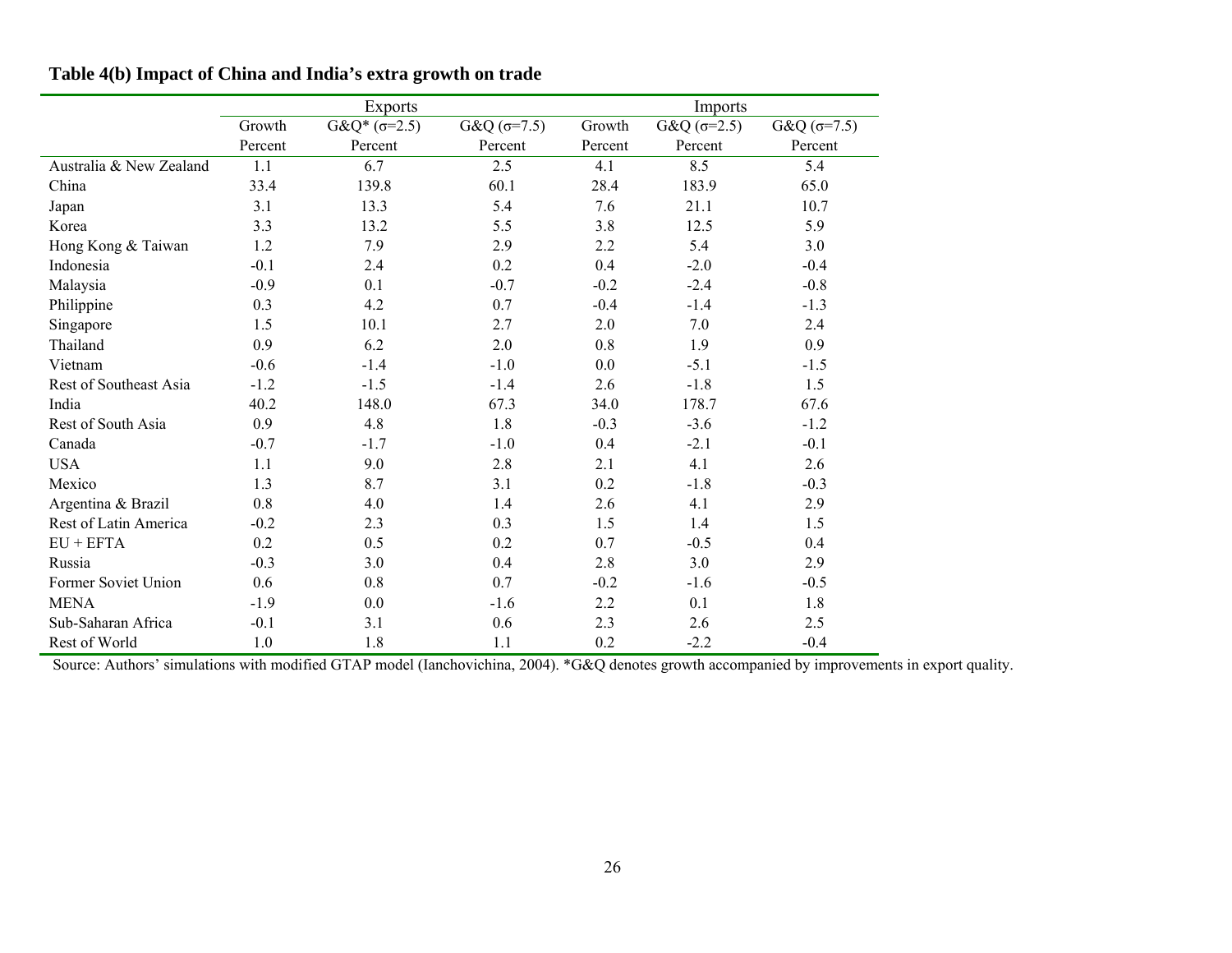|                        |         |         |         | Output              |                      |         |         |              |         | Exports            |         |                      | Imports |        |         |                    |                  |              |
|------------------------|---------|---------|---------|---------------------|----------------------|---------|---------|--------------|---------|--------------------|---------|----------------------|---------|--------|---------|--------------------|------------------|--------------|
|                        |         | Growth  |         | $G&Q^*(\sigma=2.5)$ | G&Q $(\sigma = 7.5)$ |         |         | Growth       |         | $G&Q( \sigma=2.5)$ |         | G&Q ( $\sigma$ =7.5) | Growth  |        |         | G&Q $(\sigma=2.5)$ | G&Q              |              |
|                        |         |         |         |                     |                      |         |         |              |         |                    |         |                      |         |        |         |                    | $(\sigma = 7.5)$ |              |
|                        | Total   | China   | Total   | China               | Total                | China   | Total   | <b>China</b> | Total   | China              | Total   | China                | Total   | China  | Total   | China              | Total            | <b>China</b> |
| Rice                   | 1.9     | 1.5     | 1.4     | 1.0                 | 1.7                  | 1.4     | 13.7    | 6.8          | 36.7    | 30.0               | 16.2    | 10.2                 | $-2.1$  | $-2.1$ | $-0.5$  | $-0.1$             | $-1.6$           | $-1.6$       |
| Wheat                  | 1.5     | 1.1     | 2.1     | 1.1                 | 1.7                  | 1.1     | 8.9     | 6.2          | 13.5    | 5.4                | 10.1    | 6.3                  | 3.3     | 3.2    | 6.3     | 6.6                | 4.0              | 4.0          |
| Grains                 | 0.5     | 0.3     | 0.3     | 0.2                 | 0.4                  | 0.3     | 2.5     | 1.4          | 4.0     | 1.0                | 2.8     | 1.4                  | 1.3     | 1.4    | 2.3     | 3.0                | 1.6              | 1.8          |
| Vegetables & fruits    | 2.8     | 2.6     | 6.1     | 5.7                 | 3.6                  | 3.3     | 112.6   | 109.8        | 267.7   | 259.3              | 148.2   | 143.9                | 3.7     | 3.7    | 8.0     | 8.7                | 4.7              | 4.9          |
| Oils and fats          | 0.0     | $-0.4$  | $-1.4$  | $-2.0$              | $-0.3$               | $-0.7$  | $-1.2$  | $-2.4$       | $-5.2$  | $-8.4$             | $-2.2$  | $-3.9$               | 2.4     | 2.2    | 5.3     | 5.2                | 3.1              | 2.9          |
| Sugar                  | 1.3     | 1.0     | 2.4     | 2.0                 | 1.6                  | 1.3     | 2.0     | 1.5          | 2.5     | 0.9                | 2.0     | 1.3                  | 1.3     | 1.2    | 3.1     | 3.5                | 1.7              | 1.8          |
| Plant-based fibers     | 2.5     | 1.4     | 1.3     | $-0.2$              | 2.3                  | 1.2     | 15.8    | 9.7          | 18.7    | 10.1               | 17.0    | 10.0                 | $-1.0$  | $-0.7$ | $-5.7$  | $-5.0$             | $-2.3$           | $-1.8$       |
| Other Crops            | 0.6     | 0.1     | 0.5     | $-0.8$              | 0.6                  | $-0.1$  | 21.8    | 18.1         | 41.3    | 29.0               | 26.5    | 21.0                 | 1.1     | 1.4    | 1.7     | 3.2                | 1.3              | 1.8          |
| Livestock & meat       | 0.8     | 0.6     | 0.9     | 0.6                 | 0.9                  | 0.6     | 23.0    | 21.0         | 63.4    | 55.8               | 32.8    | 29.6                 | 2.5     | 2.1    | 5.9     | 5.6                | 3.4              | 3.0          |
| Dairy                  | 0.2     | 0.1     | $-0.1$  | $-0.1$              | 0.1                  | 0.1     | $-4.4$  | $-3.5$       | $-6.5$  | $-6.1$             | $-5.3$  | $-4.3$               | 5.5     | 4.5    | 10.6    | 9.2                | 6.9              | 5.7          |
| Other processed food   | 3.0     | 3.0     | 7.9     | 8.1                 | 4.2                  | 4.2     | 19.7    | 20.1         | 56.2    | 58.4               | 28.4    | 28.9                 | 2.3     | 1.9    | 4.7     | 4.6                | 3.0              | 2.6          |
| Energy                 | 1.7     | 1.2     | 1.3     | 0.8                 | 1.7                  | 1.2     | 4.6     | 3.2          | 3.7     | 2.1                | 4.7     | 3.2                  | 7.0     | 4.9    | 5.4     | 3.2                | 7.0              | 4.8          |
| Textiles               | $-1.5$  | $-1.5$  | $-14.1$ | $-14.0$             | $-4.7$               | $-4.6$  | $-2.7$  | $-3.1$       | $-32.1$ | $-32.3$            | $-10.6$ | $-10.8$              | 0.8     | 0.5    | $-6.2$  | $-6.6$             | $-0.8$           | $-1.1$       |
| Apparel                | $-2.9$  | $-2.9$  | $-17.0$ | $-16.9$             | $-7.1$               | $-7.0$  | $-6.9$  | $-6.9$       | $-38.1$ | $-36.6$            | $-16.1$ | $-15.3$              | 2.2     | 1.8    | $-11.7$ | $-12.4$            | $-1.7$           | $-2.0$       |
| Leather                | 0.3     | 0.2     | $-22.3$ | $-22.5$             | $-4.6$               | $-4.5$  | $-0.1$  | 0.6          | $-36.3$ | $-34.1$            | $-11.0$ | $-9.4$               | 1.7     | 1.2    | 19.8    | 19.3               | 5.7              | 5.0          |
| Wood products          | 0.8     | 1.1     | 21.3    | 20.3                | 5.2                  | 5.2     | 4.5     | 4.8          | 62.8    | 59.2               | 17.2    | 16.4                 | 2.5     | 2.0    | 8.5     | 7.6                | 4.0              | 3.3          |
| Minerals               | $-1.5$  | $-1.0$  | $-2.6$  | $-1.7$              | $-1.8$               | $-1.2$  | 2.7     | 2.8          | 7.7     | 10.4               | 3.9     | 4.7                  | 0.2     | 0.2    | 1.0     | 0.7                | 0.4              | 0.3          |
| Chemicals              | $-7.0$  | $-5.0$  | $-10.0$ | $-4.7$              | $-7.9$               | $-5.1$  | $-9.7$  | $-6.6$       | $-3.5$  | 4.9                | $-8.7$  | $-4.4$               | 3.4     | 2.5    | 5.5     | 4.6                | 4.1              | 3.1          |
| Metals                 | $-9.3$  | $-7.2$  | $-16.1$ | $-14.0$             | $-11.2$              | $-9.1$  | $-12.7$ | $-10.0$      | $-19.1$ | $-17.9$            | $-14.7$ | $-12.3$              | 2.2     | 1.0    | 5.0     | 1.6                | 2.9              | 1.1          |
| Vehicles               | $-1.0$  | $-0.8$  | $-1.7$  | $-1.2$              | $-1.1$               | $-0.8$  | $-4.5$  | $-3.5$       | 1.5     | 2.7                | $-3.2$  | $-2.1$               | 2.6     | 2.1    | 6.4     | 5.2                | 3.5              | 2.7          |
| Machinery & equipment  | $-8.8$  | $-7.5$  | $-24.9$ | $-24.9$             | $-12.3$              | $-11.4$ | $-13.4$ | $-12.2$      | $-33.4$ | $-39.0$            | $-17.8$ | $-18.3$              | 1.0     | 0.8    | $-2.1$  | $-2.5$             | 0.4              | 0.2          |
| Electronics            | $-12.7$ | $-11.9$ | $-52.5$ | $-51.8$             | $-23.5$              | $-22.6$ | $-16.3$ | $-16.0$      | $-48.4$ | $-50.4$            | $-26.2$ | $-27.0$              | 1.0     | 0.8    | $-9.2$  | $-9.5$             | $-1.2$           | $-1.4$       |
| Other manufactures     | $-4.7$  | -4.1    | $-14.8$ | $-13.7$             | $-7.2$               | $-6.4$  | $-22.8$ | $-17.9$      | $-54.1$ | $-44.3$            | $-33.0$ | $-25.9$              | 15.0    | 14.0   | 33.8    | 32.0               | 19.6             | 18.3         |
| Trade & Transport      | $-0.4$  | $-0.3$  | 0.4     | 0.5                 | $-0.2$               | $-0.1$  | 1.3     | 1.2          | 16.2    | 14.8               | 4.5     | 4.1                  | 3.6     | 2.8    | 4.3     | 3.6                | 4.0              | 3.1          |
| Communication services | $-0.5$  | $-0.3$  | $-0.2$  | $-0.3$              | $-0.4$               | $-0.3$  | $-3.4$  | $-2.4$       | $-1.9$  | $-3.1$             | $-3.4$  | $-2.8$               | 1.0     | 0.6    | 0.5     | 0.8                | 0.8              | 0.7          |
| Other services         | 0.2     | 0.1     | 0.4     | 0.3                 | 0.2                  | 0.2     | $-8.7$  | $-6.4$       | $-5.3$  | $-4.5$             | $-8.8$  | $-6.6$               | 6.0     | 4.5    | 8.1     | 6.3                | 6.8              | 5.2          |

**Table 5 Impact of China and India's extra growth on Russia (change in quantities in percent)** 

Source: Authors' simulations with modified GTAP model (Ianchovichina, 2004). \*G&Q denotes growth accompanied by improvements in export quality.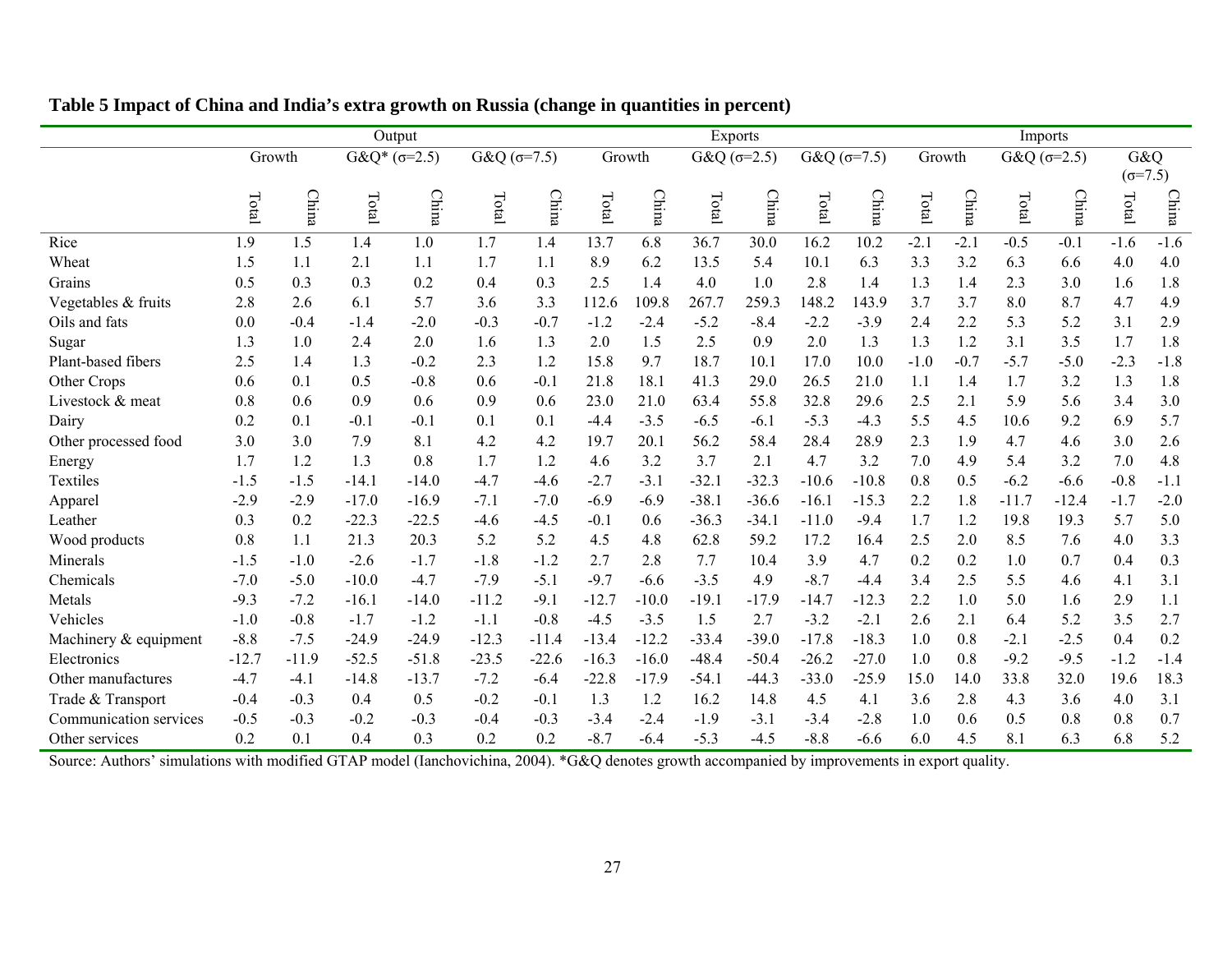|                        | Output and exports |        |                     |        |                      |        |        |              | Imports              |        |              |        |  |  |
|------------------------|--------------------|--------|---------------------|--------|----------------------|--------|--------|--------------|----------------------|--------|--------------|--------|--|--|
|                        | Growth             |        | $G&Q^*(\sigma=2.5)$ |        | G&Q $(\sigma = 7.5)$ |        |        | Growth       | $G&Q( \sigma = 2.5)$ |        | $G&Q(σ=7.5)$ |        |  |  |
|                        | Total              | China  | Total               | China  | Total                | China  | Total  | <b>China</b> | Total                | China  | Total        | China  |  |  |
| Rice                   | $-0.2$             | 0.0    | $-2.3$              | $-1.4$ | $-0.7$               | $-0.4$ | 0.4    | 0.5          | 2.3                  | 2.9    | 0.7          | 1.0    |  |  |
| Wheat                  | 1.2                | 1.1    | 0.6                 | 0.9    | 1.0                  | 1.1    | 1.0    | 0.9          | 0.4                  | 0.6    | 0.8          | 0.8    |  |  |
| Grains                 | 0.9                | 1.0    | 0.3                 | 0.8    | 0.8                  | 0.9    | 0.7    | 0.7          | 0.1                  | 0.3    | 0.5          | 0.6    |  |  |
| Vegetables & fruits    | 1.4                | 1.4    | 1.8                 | 2.2    | 1.5                  | 1.6    | 0.5    | 0.5          | $-0.1$               | 0.1    | 0.3          | 0.4    |  |  |
| Oils and fats          | $-0.3$             | $-0.1$ | $-2.3$              | $-1.5$ | $-0.8$               | $-0.5$ | $-0.7$ | $-0.5$       | $-2.7$               | $-2.0$ | $-1.3$       | $-0.9$ |  |  |
| Sugar                  | $-0.6$             | $-0.4$ | $-2.8$              | $-2.0$ | $-1.2$               | $-0.8$ | $-0.6$ | $-0.4$       | $-3.0$               | $-2.5$ | $-1.2$       | $-0.9$ |  |  |
| Plant-based fibers     | 1.5                | 1.3    | 0.9                 | 1.0    | 1.3                  | 1.2    | 2.6    | 2.0          | 2.6                  | 2.2    | 2.7          | 2.1    |  |  |
| Other Crops            | 0.9                | 0.8    | 0.3                 | 0.5    | 0.7                  | 0.7    | 0.6    | 0.4          | $-0.1$               | $-0.5$ | 0.4          | 0.2    |  |  |
| Livestock & meat       | $-0.1$             | 0.0    | $-1.9$              | $-1.1$ | $-0.6$               | $-0.3$ | $-0.4$ | $-0.2$       | $-2.8$               | $-2.0$ | $-1.0$       | $-0.7$ |  |  |
| Dairy                  | $-0.2$             | 0.0    | $-2.1$              | $-1.3$ | $-0.7$               | $-0.3$ | $-0.9$ | $-0.6$       | $-3.5$               | $-2.6$ | $-1.5$       | $-1.1$ |  |  |
| Other processed food   | $-0.4$             | $-0.2$ | $-2.5$              | $-1.6$ | $-1.0$               | $-0.6$ | $-0.9$ | $-0.6$       | $-3.1$               | $-2.4$ | $-1.5$       | $-1.1$ |  |  |
| Energy                 | 6.1                | 4.2    | 1.7                 | 0.5    | 5.5                  | 3.7    | 5.3    | 3.7          | 1.3                  | 0.4    | 4.7          | 3.2    |  |  |
| Textiles               | $-0.9$             | $-0.6$ | $-4.7$              | $-3.7$ | $-1.8$               | $-1.4$ | $-1.3$ | $-1.0$       | 0.8                  | 1.9    | $-0.9$       | $-0.5$ |  |  |
| Apparel                | $-1.1$             | $-0.8$ | $-5.0$              | $-4.0$ | $-2.0$               | $-1.5$ | $-2.4$ | $-2.0$       | 6.9                  | 8.4    | 0.2          | 0.8    |  |  |
| Leather                | $-1.1$             | $-0.8$ | $-4.2$              | $-3.2$ | $-1.9$               | $-1.3$ | $-1.2$ | $-0.8$       | 1.9                  | 3.1    | $-0.6$       | $-0.1$ |  |  |
| Wood products          | $-0.9$             | $-0.6$ | $-3.2$              | $-2.2$ | $-1.5$               | $-1.0$ | $-1.4$ | $-1.0$       | $-4.2$               | $-3.1$ | $-2.1$       | $-1.6$ |  |  |
| Minerals               | $-0.9$             | $-0.6$ | $-3.7$              | $-2.7$ | $-1.6$               | $-1.1$ | $-1.2$ | $-0.9$       | $-2.2$               | $-1.1$ | $-1.4$       | $-0.9$ |  |  |
| Chemicals              | 0.4                | 0.2    | $-3.0$              | $-2.3$ | $-0.4$               | $-0.3$ | $-1.0$ | $-0.8$       | $-1.9$               | $-1.6$ | $-1.3$       | $-1.0$ |  |  |
| Metals                 | $-0.5$             | $-0.3$ | $-3.5$              | $-2.5$ | $-1.2$               | $-0.8$ | $-1.6$ | $-1.1$       | $-1.5$               | $-1.4$ | $-1.7$       | $-1.2$ |  |  |
| Vehicles               | $-1.1$             | $-0.8$ | $-4.3$              | $-3.2$ | $-1.9$               | $-1.4$ | $-1.6$ | $-1.2$       | $-4.6$               | $-3.3$ | $-2.4$       | $-1.7$ |  |  |
| Machinery & equipment  | $-1.0$             | $-0.7$ | $-4.4$              | $-3.3$ | $-1.8$               | $-1.3$ | $-2.0$ | $-1.5$       | $-2.5$               | $-1.3$ | $-2.2$       | $-1.6$ |  |  |
| Electronics            | $-1.3$             | $-1.0$ | $-5.8$              | $-4.7$ | $-2.4$               | $-1.9$ | $-2.8$ | $-2.3$       | $-0.7$               | 0.6    | $-2.4$       | $-1.7$ |  |  |
| Other manufactures     | $-0.9$             | $-0.6$ | $-3.7$              | $-2.6$ | $-1.6$               | $-1.1$ | $-3.2$ | $-2.8$       | 3.6                  | 5.1    | $-1.5$       | $-0.8$ |  |  |
| Trade & Transport      | $-0.4$             | $-0.2$ | $-3.1$              | $-2.3$ | $-1.0$               | $-0.7$ | $-1.3$ | $-1.0$       | $-2.9$               | $-2.0$ | $-1.6$       | $-1.2$ |  |  |
| Communication services | $-1.3$             | $-0.9$ | $-4.1$              | $-2.9$ | $-2.0$               | $-1.4$ | $-1.9$ | $-1.3$       | $-3.6$               | $-3.0$ | $-2.3$       | $-1.7$ |  |  |
| Other services         | $-0.2$             | $-0.1$ | $-3.1$              | $-2.3$ | $-0.9$               | $-0.6$ | $-1.6$ | $-1.2$       | $-3.9$               | $-2.8$ | $-2.2$       | $-1.6$ |  |  |

## **Table 6 Impact of China and India's extra growth on Russia (change in prices in percent)**

Source: Authors' simulations with modified GTAP model (Ianchovichina, 2004). \*G&Q denotes growth accompanied by improvements in export quality.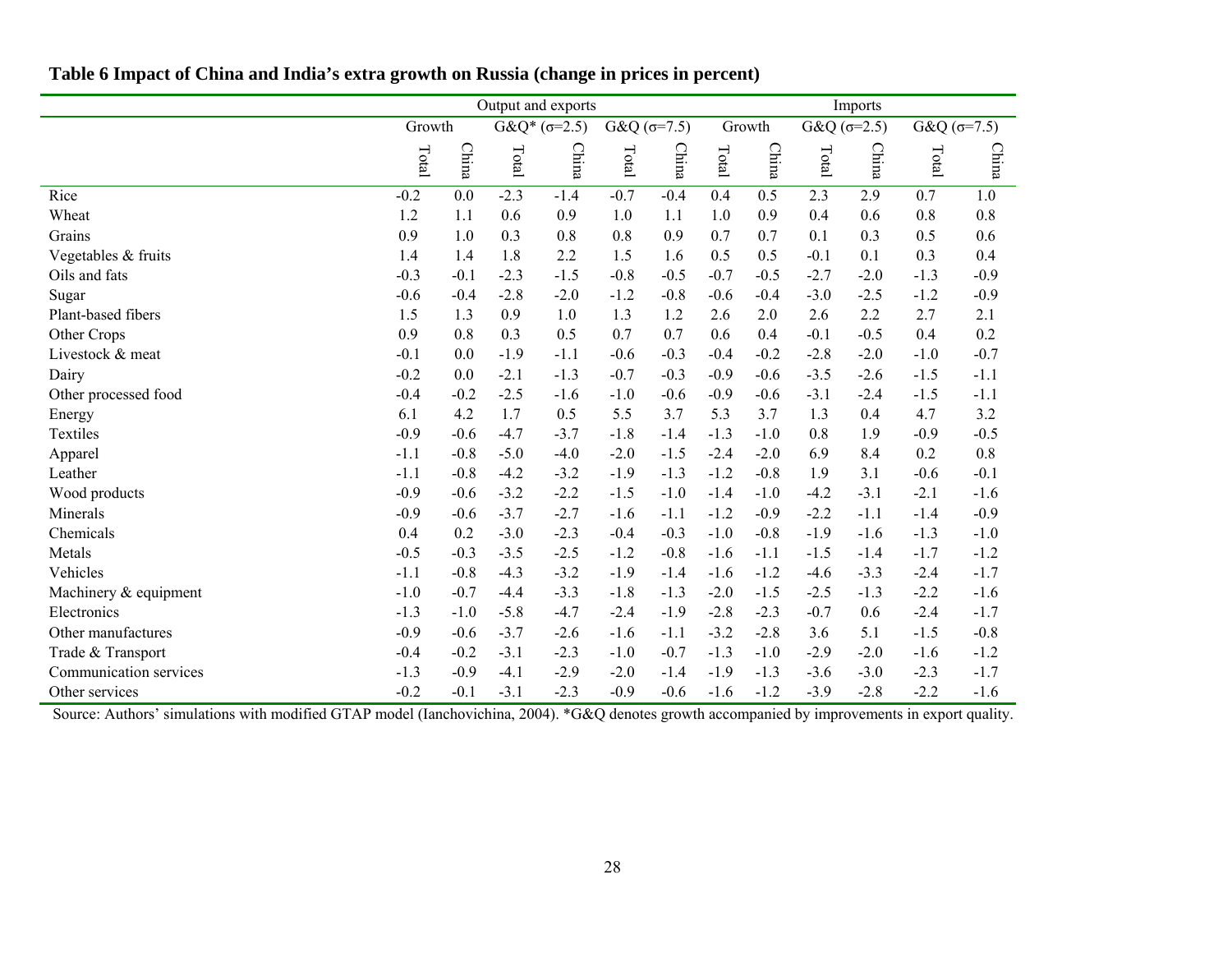|                      |            | Output      |                      |            | Exports              |                    | Imports  |              |                      |  |
|----------------------|------------|-------------|----------------------|------------|----------------------|--------------------|----------|--------------|----------------------|--|
|                      | Growth     | $G&Q^*$     | G&Q $(\sigma = 7.5)$ | Growth     | G&Q ( $\sigma$ =2.5) | $G&Q( \sigma=7.5)$ | Growth   | $G&Q(σ=2.5)$ | G&Q ( $\sigma$ =7.5) |  |
| Rice                 | 11.9       | $-6.3$      | 7.0                  | 1.7        | 4.4                  | 2.0                | $-2.3$   | 2.3          | $-1.1$               |  |
| Wheat                | 286.4      | 295.3       | 288.2                | 123.1      | 171.8                | 135.1              | 14.0     | 21.5         | 15.7                 |  |
| Grains               | 91.4       | 44.4        | 78.4                 | 8.9        | 11.2                 | 9.3                | 4.8      | 5.4          | 5.0                  |  |
| Vegetables & fruits  | 1,220.2    | 2,294.8     | 1,461.8              | 692.2      | 1,641.9              | 908.6              | 153.4    | 287.4        | 184.0                |  |
| Oils and fats        | $-12.7$    | $-124.8$    | $-40.0$              | $-6.7$     | $-32.8$              | $-13.7$            | 17.6     | 26.4         | 19.3                 |  |
| Sugar                | 54.0       | $-41.9$     | 30.4                 | 1.4        | $-0.4$               | 0.8                | 8.4      | 0.0          | 6.3                  |  |
| Plant-based fibers   | 21.7       | 11.4        | 20.1                 | 8.5        | 9.6                  | 9.1                | 6.2      | $-13.2$      | 1.2                  |  |
| Other Crops          | 41.5       | 24.0        | 36.6                 | 17.0       | 31.1                 | 20.4               | 28.3     | 27.2         | 28.1                 |  |
| Livestock & meat     | 309.1      | $-445.3$    | 134.1                | 93.9       | 248.3                | 131.8              | 99.6     | 148.5        | 113.9                |  |
| Dairy                | 4.3        | $-507.6$    | $-119.8$             | $-12.0$    | $-22.3$              | $-15.6$            | 84.5     | 126.0        | 97.4                 |  |
| Other processed food | 1,441.5    | 2,877.3     | 1,778.0              | 1,208.8    | 3,289.8              | 1,706.3            | 106.1    | 112.9        | 113.6                |  |
| Energy               | 19,287.0   | 7,405.3     | 17,822.2             | 11,049.8   | 5,455.8              | 10,462.1           | 486.8    | 258.1        | 460.3                |  |
| Textiles             | $-161.9$   | $-1,200.4$  | $-427.5$             | $-33.3$    | $-323.6$             | $-112.5$           | $-23.3$  | $-264.6$     | $-85.1$              |  |
| Apparel              | $-133.3$   | $-705.9$    | $-300.9$             | $-29.6$    | $-153.4$             | $-66.1$            | $-18.8$  | $-444.0$     | $-113.7$             |  |
| Leather              | $-49.1$    | $-1,568.5$  | $-391.3$             | $-4.5$     | $-145.3$             | $-47.0$            | 10.4     | 556.1        | 127.1                |  |
| Wood products        | $-13.5$    | 5,108.0     | 1,077.2              | 337.0      | 5,344.1              | 1,434.4            | 83.4     | 315.1        | 139.1                |  |
| Minerals             | $-996.7$   | $-2,650.5$  | $-1,425.9$           | 89.6       | 188.6                | 113.8              | $-45.1$  | $-52.8$      | $-45.8$              |  |
| Chemicals            | $-2,479.6$ | $-4,698.9$  | $-3,057.5$           | $-1,270.1$ | $-867.4$             | $-1,218.2$         | 454.0    | 676.6        | 522.2                |  |
| Metals               | $-7,050.1$ | $-13,719.0$ | $-8,844.5$           | $-5,195.3$ | $-8,652.7$           | $-6,202.6$         | 56.4     | 373.1        | 125.1                |  |
| Vehicles             | $-1,245.2$ | $-3,451.5$  | $-1,771.6$           | $-290.2$   | $-146.1$             | $-262.4$           | 143.7    | 242.0        | 159.6                |  |
| Machinery &          | $-1,465.9$ | $-4,283.5$  | $-2,114.5$           | $-734.8$   | $-1,878.0$           | $-995.6$           | $-289.5$ | $-1,340.5$   | $-528.1$             |  |
| Electronics          | $-195.9$   | $-777.8$    | $-357.3$             | $-61.1$    | $-180.2$             | $-98.3$            | $-191.1$ | $-1,028.4$   | $-372.4$             |  |
| Other manufactures   | $-975.0$   | $-3,145.7$  | $-1,535.0$           | $-279.6$   | $-663.0$             | $-405.5$           | 312.5    | 1,065.2      | 493.3                |  |
| Trade & Transport    | $-1,514.5$ | $-5,661.9$  | $-2,561.6$           | 60.8       | 855.9                | 236.3              | 365.9    | 214.2        | 359.5                |  |
| Communication        | $-1,354.7$ | $-3,208.1$  | $-1,868.0$           | $-339.0$   | $-423.6$             | $-386.7$           | $-120.2$ | $-375.7$     | $-186.5$             |  |
| Other services       | $-96.7$    | $-14,886.4$ | $-3,467.2$           | $-421.4$   | $-391.3$             | $-454.0$           | 825.0    | 753.1        | 868.1                |  |
| Total                | 5,024.2    | $-43,023.5$ | $-5,548.6$           | 5,015.1    | 3,372.4              | 4,891.8            | 2,570.7  | 1,691.9      | 2,506.1              |  |

**Table 7 Impact of China and India's extra growth on Russia (change in values in millions of USD 2004)** 

Source: Authors' simulations with the modified GTAP model (Ianchovichina, 2004). \*G&Q denotes growth accompanied by improvements in export quality.